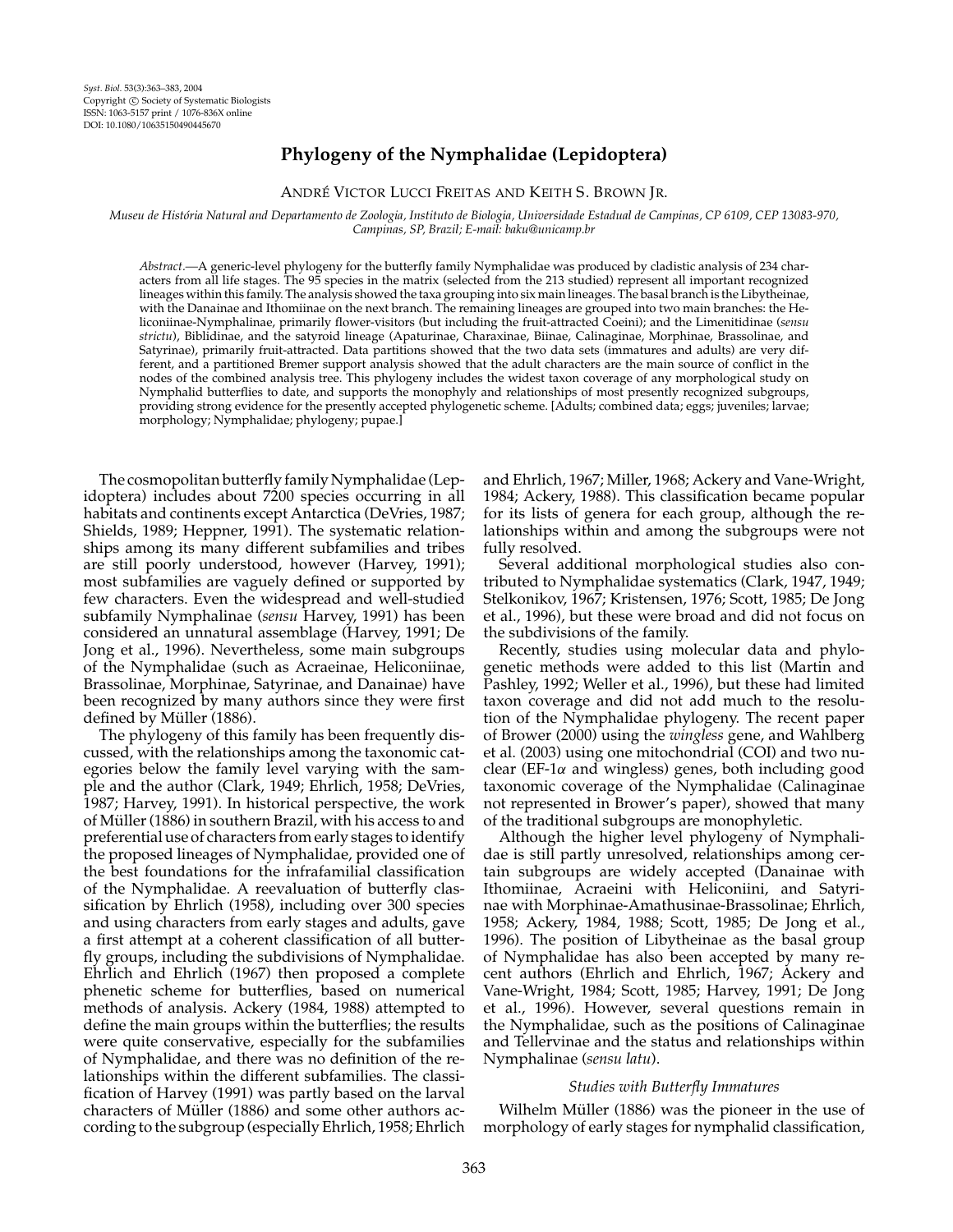but he never proposed taxonomic changes (Harvey, 1991: 255–257). The many studies describing immature stages of butterflies that have been published since then form a vast body of information available for systematic analysis (see Freitas, 1999). The concerted effort to gather this information allowed comparative studies like those of Chapman (1893, 1895), Packard (1895), Mosher (1916), Moss (1920, 1949), D'Almeida (1922), and Hinton (1946), all of which are landmarks in morphological studies of immature Lepidoptera. Besides simple descriptions, fine scale morphological studies have also been published using chaetotaxy of first instar larvae, some of them with a phylogenetic approach (Hinton, 1946; Fleming, 1960; DeVries et al., 1985; Nakanishi, 1988; Motta, 1998, 2003). In recent years, techniques of scanning electron microscropy (SEM) have been used successfully to obtain characters of first instar larvae and chorionic structure of eggs (Kitching, 1985; Motta, 1989; Tyler et al., 1994; Sourakov, 1996, 1997; Sourakov and Emmel, 1997a, 1997b). The morphology and biology of immature tropical nymphalids, the main focus of this study, are fairly well known, but information is still lacking for several important groups.

The use of early stage characters is increasing in importance for the study of butterfly systematics, because they can offer answers to questions that remain unsolved with the characters of adults only (Freitas, 1999). The higher level relationships within Morphinae and Satyrinae (DeVries et al., 1985); the phylogeny of Danainae (Kitching, 1985), Ithomiinae (Motta, 1989, 1998, 2003; Brown and Freitas, 1994), Papilionidae (Tyler et al., 1994), and Heliconiini (Penz, 1999); the relationships of some genera of Biblidinae (Freitas et al., 1997); and the overall higher classification of Nymphalidae (Harvey, 1991) are examples of recent studies in which characters of immatures provided important information for systematic research.

Even with this recognition of the importance of characters from immature stages, they have been used only rarely in the higher classification of butterflies. This may be a result of the lack of adequate material for comparison in museums (especially for tropical groups), little interest of lepidopterists, and the difficulties in field work (Freitas, 1999).

Although various studies have been undertaken to solve the question of Nymphalidae classification, the characters used were almost always the same, taken from adults. Instead of multiplying the number of adult characters, different data sets need to be obtained (Freitas, 1999; Vane-Wright, 2003). Molecular characters and those drawn from immature stages are the most promising at the present (as discussed by De Jong et al., 1996; Ackery et al., 1999; Brower, 2000; Wahlberg et al., 2003).

In this study, we use morphology of all life stages to resolve the higher-level phylogeny of the Nymphalidae. To address this point, many species of Nymphalidae were reared and preserved over the last 16 years by AVLF, complementing data gathered by KSB in the last 35 years (especially on Heliconiini and Ithomiinae) to form a data bank broad enough to permit analysis. Some

of these data have already been published in previous papers (Freitas, 1991, 1993, 1996, 2002, 2003, 2004a, 2004b; Freitas and Oliveira, 1992; Brown and Freitas, 1994; Freitas et al., 1997, 2001, 2002, 2003; Freitas and Brown, 2002). The proposed phylogeny of Nymphalidae in this work is based on characters from all life stages, with a preponderant contribution (more than half of the total) of characters from immatures, resulting in a data set different from all those published previously, and presenting a well-resolved phylogeny of the family.

## MATERIAL AND METHODS

# *Taxon Sampling*

Immature stages (eggs, larvae, and pupae) and adults of Nymphalidae were collected in more than 200 localities in Brazil (see list in Freitas, 1999). To help cover all Nymphalidae subgroups, material from other regions was provided by many investigators or examined in museums.

Immature stages of 213 species of Nymphalidae were studied, most of them (182) collected in the field. Data for a few species were obtained from the literature and unpublished descriptions (especially immatures of *Calinaga buddha*). Of these 213, 95 species in 94 genera were selected as sufficient taxa to represent the Nymphalidae (Table 1), and were included in the data matrix for the phylogenetic analysis (available as nexus file at http://systematicbiology.org). The taxa were selected to give coverage of all widely recognized subfamilies and tribes of Nymphalidae. In the cladograms, only the generic name was used to represent the species (except for *Callicore*, with two species in the matrix).

Eggs were collected in the field or from females confined in plastic bags. In some cases, fertilized eggs were obtained by pressing the end of the abdomen. This procedure usually resulted in a single fertile egg, and was used in species that did not oviposit in the laboratory. Larvae were reared in plastic pots with parts of the host plants. Individuals of each instar were preserved whenever possible, and detailed notes were recorded for all species reared.

## *Cladistic Analysis*

The character states were polarized in relation to several Pieridae and Papilionidae, together with some Lycaenidae and Hesperiidae. Then, to simplify the picture, a hypothetical outgroup with all characters set to 0 (zero) was added to the matrix (as in Livezey, 1996, and De Jong et al., 1996). According to Livezey (1996), this method facilitates rooting of trees without digressions into relationships among outgroups. Multistate characters were mostly ordered, except for characters 1, 9, and 14, which are unordered. Characters and states not comparable were coded with [−], and characters without available information were coded with [?] in the matrix. Seven uninformative (autapomorphic) characters were maintained in the matrix, but not used in the analyses (character numbers 46, 47, 62, 112, 161, 191, 199), because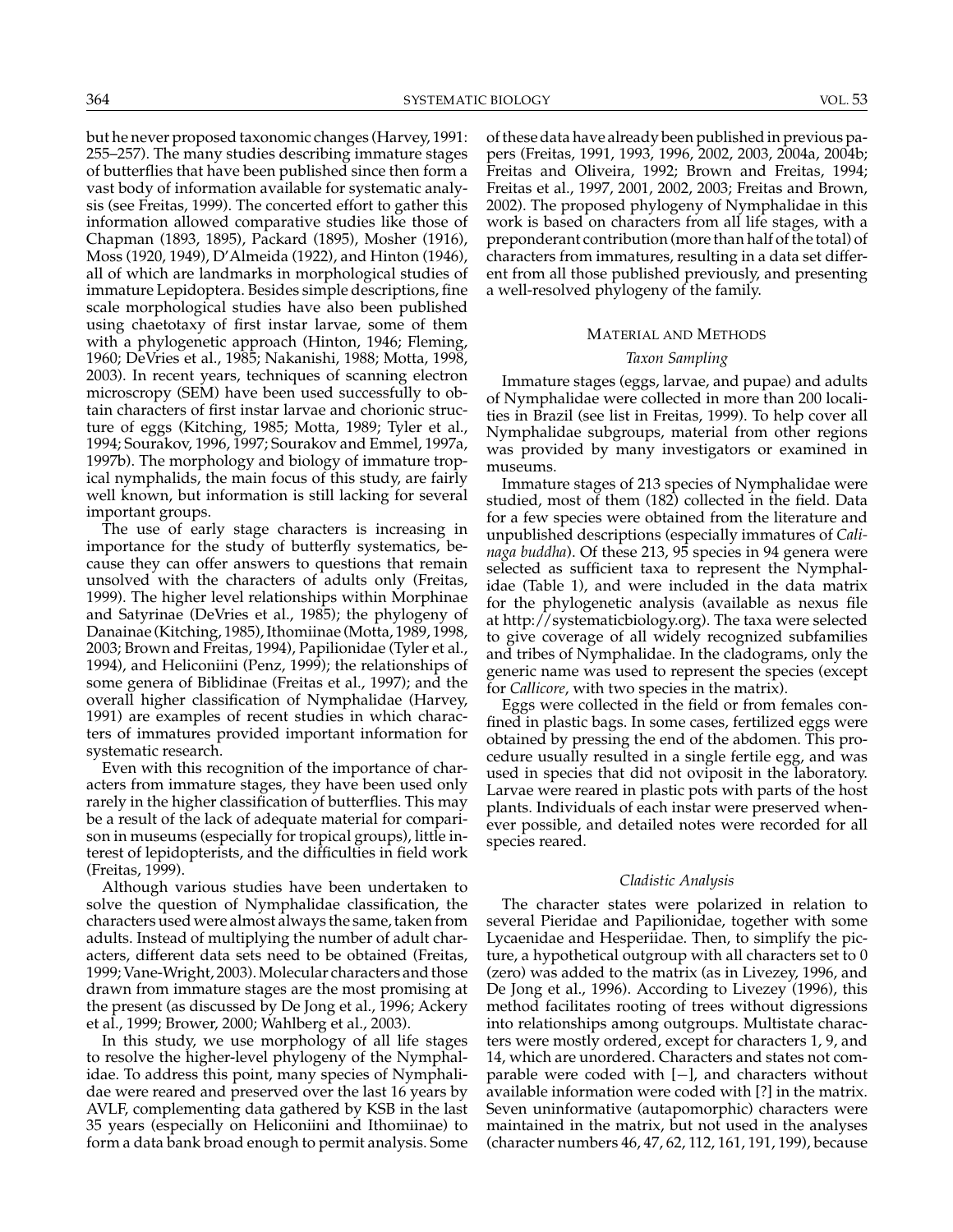| Subfamily     | Tribe                    | Species                                                                             | Localities                                                                                                                       |
|---------------|--------------------------|-------------------------------------------------------------------------------------|----------------------------------------------------------------------------------------------------------------------------------|
| Libytheinae   |                          | Libytheana carinenta (Cramer, 1777)                                                 | Brazil, São Paulo: Campinas, Castilho, Jundiaí,<br>São Vicente                                                                   |
| Tellervinae   |                          | <i>Tellervo zoilus</i> (Fabricius, 1775)                                            | Australia, Queensland: Cairns                                                                                                    |
| Danainae      | Danaini                  | Danaus plexippus erippus (Cramer, 1775)                                             | Brazil, São Paulo: Campinas, Castilho, Cubatão,<br>Jundiaí, São Vicente                                                          |
|               |                          | <i>Amauris niavius</i> (Linaneus, 1758)                                             | Ackery and Vane-Wright, 1984                                                                                                     |
|               | Euploeini                | Lycorea cleobaea halia (Hübner, 1823)                                               | Brazil, São Paulo: Cubatão, Jundiaí, São Sebastião,<br>São Vicente                                                               |
|               |                          | Anetia briarea (Godart, 1819)                                                       | Brower et al., 1992                                                                                                              |
| Ithomiinae    | Tithoreini               | Tithorea harmonia (Cramer, 1777)                                                    | Brazil, São Paulo: Campinas, Mogi Guaçu, Serra Negra                                                                             |
|               | Melinaeini               | Melinaea ludovica (Cramer, 1780)                                                    | Brazil, São Paulo: Peruíbe, São Vicente, Ubatuba                                                                                 |
|               | Methonini<br>Mechanitini | Methona themisto (Hübner, 1819)<br><i>Mechanitis Iysimnia</i> (Fabricius, 1793)     | Brazil, São Paulo: Campinas, Santos, São Vicente<br>Brazil, São Paulo: Campinas, Jundiaí, São Bernardo,<br>São Vicente           |
|               | Napeogenini              | Hypothyris ninonia daeta (Boisduval, 1836)                                          | Brazil, São Paulo: Campinas, Jundiaí, São Vicente                                                                                |
|               | Ithomiini                | Ithomia drymo (Hübner, 1816)                                                        | Brazil, São Paulo: Campinas, Jundiaí, São Vicente                                                                                |
|               | Dircennini               | Dircenna dero celtina (Burmeister, 1878)                                            | Brazil, São Paulo: Campinas, Cubatão, Jundiaí,<br>São Vicente                                                                    |
|               | Godyridini               | <i>Heterosais edessa</i> (Hewitson, 1854)                                           | Brazil, São Paulo: Mongaguá, São Vicente                                                                                         |
| Charaxinae    | Charaxini                | Charaxes varanes (Cramer, 1764)                                                     | Van Son, 1979                                                                                                                    |
|               | Preponini                | Archaeoprepona chalciope (Hübner, 1825)                                             | Brazil, São Paulo: Campinas, Jundiaí                                                                                             |
|               | Anaeini                  | Zaretis itys strigosa (Gmelin, 1788)                                                | Brazil, São Paulo: Campinas, Jundiaí                                                                                             |
|               |                          | Siderone marthesia (Cramer, 1777)                                                   | Brazil, São Paulo: Cubatão; Santa Catarina: Joinville                                                                            |
|               |                          | Hypna clytemnestra (Butler, 1866)<br>Consul fabius (Cramer, 1775)                   | Brazil, São Paulo: Campinas, Jundiaí<br>Brazil, São Paulo: São Vicente; Santa Catarina: Joinville;<br>Acre: Marechal Thaumaturgo |
|               |                          | Memphis ryphea phidile (Geyer, 1834)                                                | Brazil, São Paulo: Campinas, Jundiaí                                                                                             |
| Apaturinae    |                          | Doxocopa agathina vacuna (Godart, 1824)                                             | Brazil, São Paulo: São Vicente                                                                                                   |
|               |                          | Asterocampa argus (Bates, 1864)                                                     | Mexico, Oaxaca: unknown locality                                                                                                 |
| Calinaginae   |                          | Calinaga buddha formosana (Fruhstorfer, 1908)                                       | Ashizawa and Muroya, 1967; Lee and Chang, 1989;<br>M. Teshirogi, unpublished figures                                             |
| Morphinae     | Morphini                 | Morpho achilles achillaena (Hübner, 1819)                                           | Brazil, São Paulo: São Vicente; Santa Catarina: Joinville                                                                        |
|               | Antirrheini              | Antirrhea archaea (Hübner, 1822)                                                    | Brazil, São Paulo: São Vicente, Campinas                                                                                         |
|               | Amathusiini              | Caerois chorinaeus (Fabricius, 1775)                                                | Brazil, Acre: Marechal Thaumaturgo                                                                                               |
| Brassolinae   | <b>Brassolini</b>        | Taenaris onolaus (Kirsch, 1944)<br>Brassolis sophorae (Linnaeus, 1758)              | Material sent by Stephen Hall from a butterfly house<br>Brazil, São Paulo: Campinas, São Vicente                                 |
|               |                          | Dynastor darius (Fabricius, 1775)                                                   | Brazil, São Paulo: Campinas, Jaú, Ubatuba; Espírito<br>Santo: Linhares                                                           |
|               |                          | Opsiphanes invirae (Hübner, 1808)                                                   | Brazil, São Paulo: Campinas, São Vicente                                                                                         |
|               |                          | Dasyophthalma creusa (Hübner, 1822)                                                 | Brazil, São Paulo: Cotia, Jundiaí, São Vicente                                                                                   |
|               |                          | Eryphanis reevesi (Doubleday, 1849)<br>Caligo beltrao (Illiger, 1801)               | Brazil, São Paulo: Campinas<br>Brazil, Santa Catarina: Joinville                                                                 |
| Satyrinae     | Haeterini                | Haetera diaphana (Lucas, 1857)                                                      | Brazil, Espírito Santo: Linhares                                                                                                 |
|               |                          | Pierella lamia (Sulzer, 1776)                                                       | Brazil, Espírito Santo: Linhares                                                                                                 |
|               | Biini                    | <i>Bia actorion</i> (Linnaeus, 1763)                                                | Brazil, Mato Grosso: Alta Floresta; Acre: Marechal<br>Thaumaturgo                                                                |
|               | Melanitini               | Melanitis leda (Linnaeus, 1758)                                                     | Shirozu and Hara, 1974                                                                                                           |
|               | Zetherini                | Penthema formosana (Rothschild, 1898)                                               | Lee and Chang, 1988; Lee and Wang, 1995 (pp. 145-147);<br>Wolfe, 1996                                                            |
|               | Pronophilini             | Eteona tisiphone (Boisduval, 1836)                                                  | Brazil, São Paulo: Campinas, São Bernardo; Minas Gerais:<br>Poços de Caldas                                                      |
|               |                          | Parapedaliodes parepa (Hewitson, 1861)                                              | Pelz, 1997                                                                                                                       |
|               | Euptychiini              | Taygetis laches (Fabricius, 1793)<br>Paryphthimoides phronius (Godart, 1823)        | Brazil, São Paulo: Campinas<br>Brazil, São Paulo: Campinas, São Vicente                                                          |
|               |                          | Pareuptychia interjecta (D'Almeida, 1952)                                           | Brazil, São Paulo: Campinas, São Vicente                                                                                         |
|               |                          | Godartiana muscosa (Butler, 1870)                                                   | Brazil, São Paulo: Capão Bonito, Jundiaí                                                                                         |
| Limenitidinae | Cyrestini                | Cyrestis thyodamas Boisduval, 1846                                                  | Lee and Chang, 1988; Fukuda et al., 1972; Shirôzu and<br>Hara, 1974                                                              |
|               |                          | Marpesia petreus (Cramer, 1778)                                                     | Brazil, São Paulo: São Vicente                                                                                                   |
|               | Limenitidini             | Adelpha syma (Godart, 1823)                                                         | Brazil, São Paulo: Jundiaí, São Bernardo                                                                                         |
|               |                          | Neptis laeta (Overlaet, 1955)                                                       | Material sent by Stephen Hall from a butterfly house;<br>Van Son, 1963                                                           |
|               |                          | Hamanumida daedalus (Fabricius, 1775)                                               | Van Son, 1979                                                                                                                    |
| Biblidinae    | Biblidini                | Biblis hyperia (Cramer, 1779)                                                       | Brazil, São Paulo: Campinas, Jundiaí                                                                                             |
|               | Eurytelini               | Eurytela dryope angulata (Aurivillius, 1898)<br>Mestra hypermestra Staudinger, 1888 | Kenya: Kilifi<br>Brazil, São Paulo: Campinas; Mato Grosso: Diamantino                                                            |
|               |                          |                                                                                     |                                                                                                                                  |

TABLE 1. List of Nymphalidae taxa (*sensu* Harvey, 1991) used in cladistic analysis and the main study sites for each species. Localities presented as "country, state: municipalities."

*(Continued on next page)*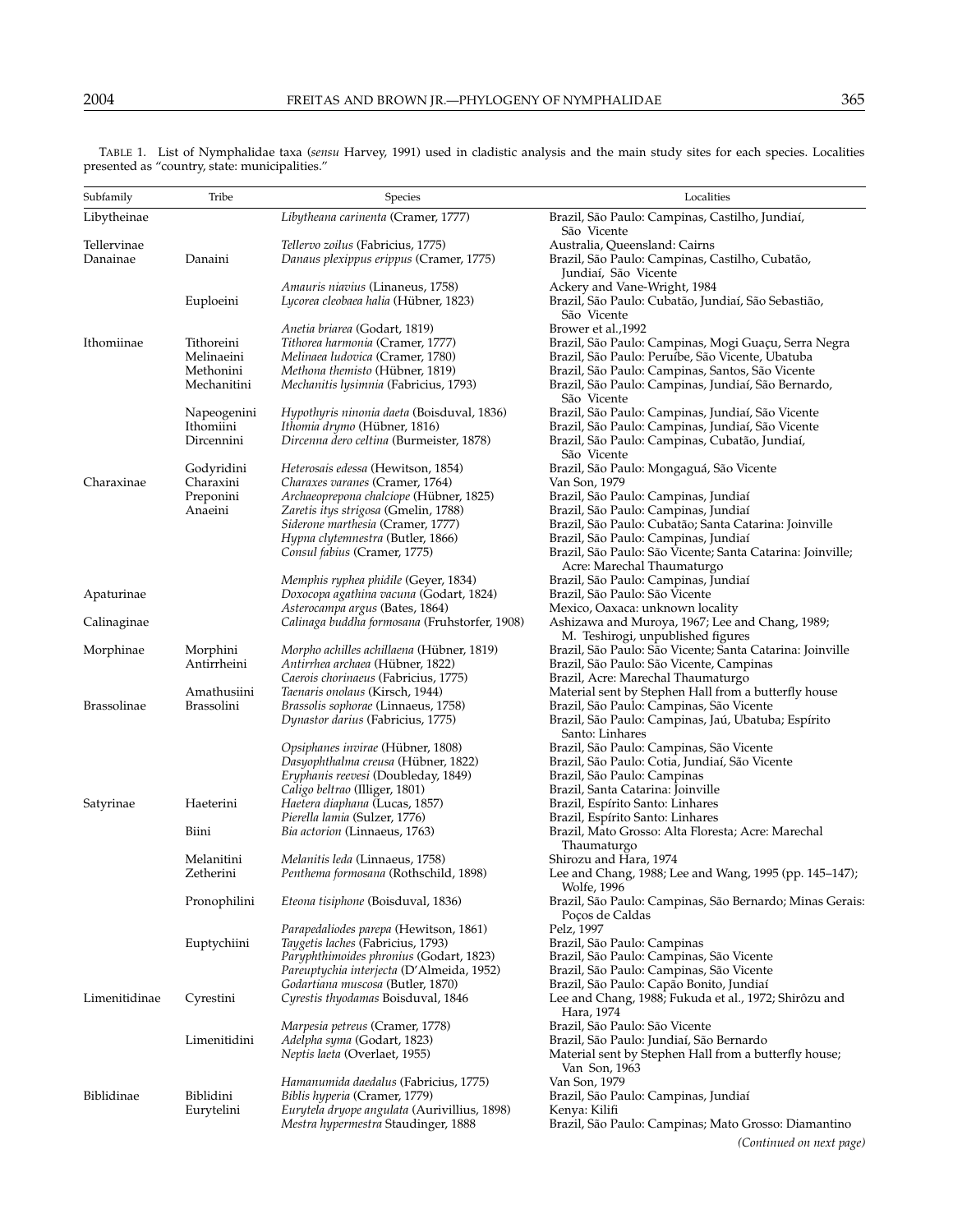# 366 SYSTEMATIC BIOLOGY VOL. 53

| Subfamily    | Tribe         | Species                                            | Localities                                                                       |
|--------------|---------------|----------------------------------------------------|----------------------------------------------------------------------------------|
|              | Dynaminini    | Dynamine mylitta (Cramer, 1782)                    | Brazil, São Paulo: Campinas, Jundiaí                                             |
|              | Eunicini      | Cybdelis phaesyla (Hübner, 1827)                   | Brazil, São Paulo: Campinas, Jundiaí                                             |
|              |               | Eunica bechina (Hewitson, 1852)                    | Brazil, São Paulo: Itirapina                                                     |
|              |               | Sallya natalensis (Boisduval, 1847)                | Van Son, 1963                                                                    |
|              | Catonephelini | Myscelia orsis (Drury, 1782)                       | Brazil, São Paulo: Campinas, Jundiaí; Espírito Santo:<br>Aracruz                 |
|              |               | Catonephele numilia penthia (Hewitson, 1852)       | Brazil, São Paulo: Campinas, Jundiaí, São Vicente                                |
|              | Ageroniini    | Ectima thecla (Fabricius, 1769)                    | Brazil, São Paulo: Campinas, Jundiaí, São Vicente                                |
|              |               | Hamadryas epinome (Felder and Felder, 1867)        | Brazil, São Paulo: Campinas                                                      |
|              | Epiphilini    | Pyrrhogyra ophni Butler, 1870                      | Brazil, São Paulo: Cubatão, São Vicente                                          |
|              |               | Temenis laothoe (Cramer, 1777)                     | Brazil, São Paulo: Campinas, Jundiaí, São Vicente                                |
|              |               | Nica flavilla (Hübner, 1826)                       | Brazil, São Paulo: Castilho; Acre: Marechal Thaumaturgo                          |
|              |               | Epiphile orea (Hübner, 1823)                       | Brazil, São Paulo: Cotia, Jundiaí                                                |
|              | Callicorini   | Diaethria clymena (Cramer, 1775)                   | Brazil, São Paulo: Campinas, Jundiaí, São Vicente; Acre:<br>Marechal Thaumaturgo |
|              |               | Callicore hydaspes (Drury, 1782)                   | Brazil, São Paulo: Campinas                                                      |
|              |               | Callicore sorana (Godart, 1823)                    | Brazil, São Paulo: Itirapina                                                     |
| Nymphalinae  | Coeini        | Historis odius (Fabricius, 1775)                   | Brazil, São Paulo: Campinas; Costa Rica, Guanacaste:<br>Santa Rosa               |
|              |               | Smyrna blomfildia (Fabricius, 1781)                | Brazil, São Paulo: Águas da Prata, Campinas, Cubatão                             |
|              |               | Colobura dirce (Linnaeus, 1758)                    | Brazil, São Paulo: Campinas, Cubatão, Jundiaí, São<br>Vicente                    |
|              | Nymphalini    | Vanessa myrinna (Doubleday, 1849)                  | Brazil, São Paulo: Campos do Jordão, Jundiaí                                     |
|              |               | Hypanartia lethe (Fabricius, 1793)                 | Brazil, São Paulo: Campinas, Jundiaí, São Vicente                                |
|              | Kallimini     | Anartia amathea roeselia (Eschscholtz, 1821)       | Brazil, São Paulo: Campinas                                                      |
|              |               | Siproeta stelenes meridionalis (Fruhstorfer, 1909) | Brazil, São Paulo: Campinas, São Vicente                                         |
|              |               | Junonia evarete (Cramer, 1779)                     | Brazil, São Paulo: Campinas, Cubatão, Jaguariúna                                 |
|              | Melitaeini    | Chlosyne lacinia saundersi (Doubleday, 1847)       | Brazil, São Paulo: Campinas                                                      |
|              |               | Tegosa claudina (Eschscholtz, 1821)                | Brazil, São Paulo: Cubatão, São Vicente                                          |
|              |               | Eresia lansdorfi (Godart, 1819)                    | Brazil, São Paulo: Campinas, São Sebastião, São Vicente                          |
| Heliconiinae | Pardopsini    | Pardopsis punctatissima (Boisduval, 1833)          | Van Son, 1963                                                                    |
|              | Acraeini      | Bematistes aganice (Hewitson, 1852)                | Van Son, 1963                                                                    |
|              |               | Acraea encedon (Linnaeus, 1758)                    | Van Son, 1963                                                                    |
|              |               | Actinote pellenea Hübner, 1821                     | Brazil, São Paulo: Cubatão, São Vicente                                          |
|              | Cethosiini    | Cethosia hypsea Doubleday, 1847                    | Material sent by Stephen Hall from a butterfly house                             |
|              | Heliconiini   | Phalanta phalanta (Drury, 1773)                    | Van Son, 1979; Lee and Wang, 1995 (pp. 145–147).                                 |
|              |               | Argynnis paphia (Linnaeus, 1758)                   | Material from the Allyn Museum, Sarasota, FL, USA                                |
|              |               | Euptoieta hegesia (Cramer, 1779)                   | Brazil, São Paulo: Campinas                                                      |
|              |               | Vindula erota (Fabricius, 1793)                    | Material sent by Stephen Hall from a butterfly house                             |
|              |               | Dione juno juno (Cramer, 1779)                     | Brazil, São Paulo: Campinas, Cubatão, São Vicente                                |
|              |               | Dryadula phaetusa (Linnaeus, 1758)                 | Brazil, São Paulo: Campinas                                                      |
|              |               | Dryas iulia alcionea (Cramer, 1779)                | Brazil, São Paulo: Campinas, São Vicente                                         |
|              |               | Agraulis vanillae maculosa (Stichel, 1907)         | Brazil, São Paulo: Campinas, Jundiaí, São Vicente                                |
|              |               | Philaethria wernickei (Röber, 1906)                | Brazil, São Paulo: Cubatão, São Vicente                                          |
|              |               | Eueides isabella dianasa (Hübner, 1806)            | Brazil, São Paulo: Campinas, São Vicente                                         |
|              |               | Heliconius erato phyllis (Fabricius, 1775)         | Brazil, São Paulo: Campinas, Cubatão, Jundiaí,                                   |
|              |               |                                                    | São Vicente                                                                      |

TABLE 1. (CONTINUED)

they might be useful in future morphological studies in defining some lineages.

Separate analyses were carried out for three data partitions: (1) characters of immatures (eggs, larvae, and pupae) only; (2) characters of adults only; and (3) characters combined. Analyses were conducted using PAUP\* 4.0b10 (Swofford, 1998), under the heuristic option with 1000 random-taxon-addition replicates. Tree searches were also conducted using the parsimony ratchet (Nixon, 1999) as implemented in PAUPRat (Sikes and Lewis, 2001). Successive approximations weighting analyses were carried out under the heuristic search option with 500 random-taxon-addition replicates. Both strict consensus and majority-rule consensus trees were calculated for the sets of most-parsimonious trees discovered by these search procedures. Nonparametric bootstrap analyses (Felsenstein, 1985) were conducted using NONA 1.8 (Goloboff, 1993), with 1000 pseudoreplicates and 10 random additions per pseudoreplicate. Bremer support and partitioned Bremer support (PBS) values (to obtain the contribution of each data set to the Bremer support values of the combined analysis) (Bremer, 1988; Baker and DeSalle, 1997; Baker et al., 1998) were calculated using TreeRot (Sorensen, 1999). The analysis was conducted with 25 random taxon addition replicates, TBR branch swapping, and 200 trees held in each replicate. The trees were drawn and printed using Tree Gardener 2.2.1 (Ramos, 1997).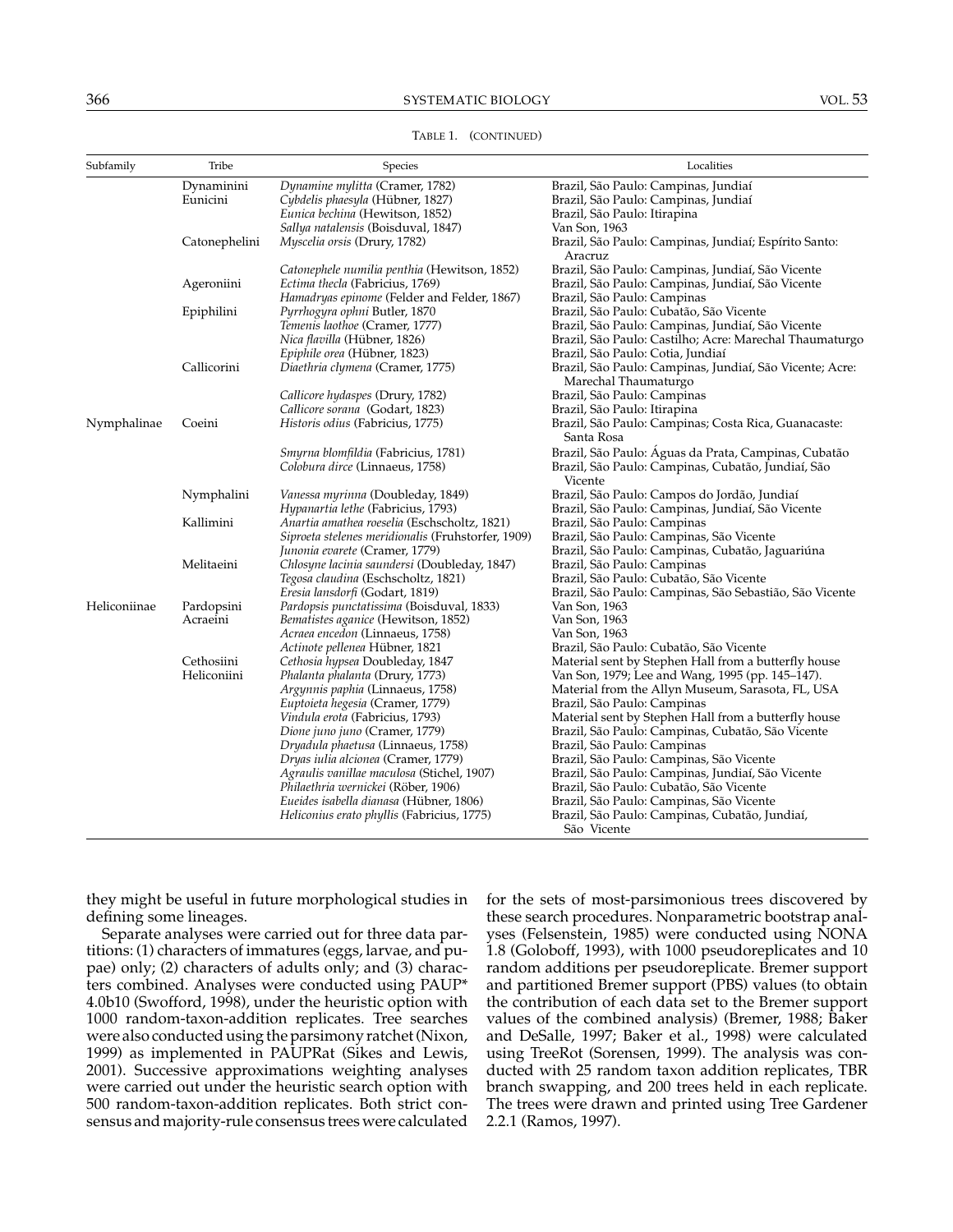Possible incongruence between the immature and adult data sets was explored using the incongruence length difference (ILD) test (Farris et al., 1994) as implemented in the program Winclada (Nixon, 2002). One thousand ILD replicates were conducted, each consisting of 10 random-taxon-addition replicates and employing TBR branch-swapping. Recent studies have shown many flaws in the ILD test (see Barker and Lutzoni, 2002), and some authors call attention to the sensitivity of the test to unequal sample sizes in the two data sets (Dowton and Austin, 2002). In the present study, however, the two data sets have nearly the same size (134 and 100 characters), and the ILD was used as a measure of heterogeneity between the two data sets (as originally proposed by Farris et al., 1994), and not as a way to validate or invalidate the combined analysis.

#### **RESULTS**

#### *List of Characters*

In all, 234 characters were obtained for the 95 species used in the analysis (Appendix 1). Of these, 134 were from immatures and 100 from adults (Table 2). Several additional characters were evaluated in previous phases of the work and were discarded as they proved to be ambiguous, not informative, with much intraspecific variation, or of difficult definition.

#### *Phylogenetic Analysis*

*Combined data.—*The ratchet search found 16632 equally parsimonious trees, and the random taxon addition search found 16926 trees (294 trees more than ratchet, including all found by the ratchet) with the same length (1240 steps), with CI of 21 and RI of 71. The strict consensus tree is presented in Figure 1. In the successive weighting analysis, the six subgroups were the same,

TABLE 2. Number of characters used in the cladistic analysis, arranged according to the source of information.

| Source of information   |    | Number of characters |    |  |
|-------------------------|----|----------------------|----|--|
| Immature stages         |    | 134                  |    |  |
| Eggs                    | 15 |                      |    |  |
| First instar larvae     | 21 |                      |    |  |
| Last instar larvae      | 79 |                      |    |  |
| General morphology      |    |                      | 27 |  |
| Scoli positions         |    |                      | 26 |  |
| Filiform setae          |    |                      | 7  |  |
| Head capsule            |    |                      | 13 |  |
| Larval behavior         |    |                      | 6  |  |
| Pupae                   | 19 |                      |    |  |
| Adults                  |    | 100                  |    |  |
| Hindwing                | 12 |                      |    |  |
| Forewing                | 15 |                      |    |  |
| Thorax                  | 5  |                      |    |  |
| Behavioral and chemical | 7  |                      |    |  |
| Head                    | 4  |                      |    |  |
| Legs                    | 5  |                      |    |  |
| Abdomen                 | 14 |                      |    |  |
| Male genitalia          | 25 |                      |    |  |
| Female genitalia        | 13 |                      |    |  |
| Total                   |    | 234                  |    |  |

TABLE 3. Main subgroups of Nymphalidae based on the results of the equally weighted and successive weighting analyses.

| Group          | Subgroups used by Harvey (1991)                                                            |  |  |
|----------------|--------------------------------------------------------------------------------------------|--|--|
| G1             | Libytheinae                                                                                |  |  |
| G2             | Danainae, Tellervinae, Ithomiinae                                                          |  |  |
| G3             | Heliconiinae, Nymphalinae (plus Coeini [= Coloburini]<br>in the equally weighted analysis) |  |  |
| G <sub>4</sub> | Limenitidini and Cyrestini (plus Coeini in the successive<br>weighting analysis)           |  |  |
| G <sub>5</sub> | Apaturinae, Charaxinae, Morphinae, Brassolinae,<br>Satyrinae, Calinaginae, and Biini       |  |  |
| G6             | Biblidini                                                                                  |  |  |

but the positions of some taxa within these main groups were somewhat different (Fig. 2). The data on all subgroups and their supporting characters are in Tables 3 and 4.

*Partitioned data.—*In the analysis of only immatures, the ratchet search found 30355 trees with 612 steps, CI of 25 and RI of 76, the random taxon addition search found 29254 trees with same length, including 4 trees not found by ratchet. The strict consensus tree based on the total 30359 trees is showed in Figure 3. In the analysis with adults only, both ratchet and random taxon addition search found 3214 trees with 555 steps, CI of 20 and RI of 68, but each search found 2 trees not obtained by the other (3212 trees were common to both). The strict consensus tree based on the total 3216 trees is shown in Figure 4. There was significant incongruence between the two data sets (ILD test;  $P = 0.002$ ), a fact clearly seen when the separate trees were compared (Figs. 3, 4).

If we accept the results of the combined analysis as the best estimate of nymphalid phylogeny, then a comparison of the trees in Figures 1, 3, and 4 suggests that the data from adults are the main source of conflict. The adult data set is in conflict with 27 of the 75 nodes of the combined analysis tree, whereas the data set from immatures shows only 19 nodes in conflict; 29 nodes are nonconflicting. Considering only the 26 nodes above the main tribal and subfamilial ranking (presented in Table 4), the adult data set is in conflict with the combined analysis tree in 12 nodes, against only 6 conflicting nodes of the data set of immatures; 8 nodes are nonconflicting. A recent point of view (DeBry, 2001) points out the limitations of Decay Index values used in Bremer and PBS analyses, for comparing support in a parsimony analysis; they need to be interpreted in the light of branch lengths.

# *Natural Groups and Subfamilies of Nymphalidae*

The tree in Figure 5 was derived from the majority rule consensus, and summarizes the main results, showing the six major groups and all recognized subgroups within Nymphalidae (Table 3). Of the 37 major clades, only 4 appeared in less than 98% of the 16632 mostparsimonious trees found in the combined data analysis. The names of the three principal clades discussed below (danaoid, nymphaloid, and satyroid) are based on Freitas (1999).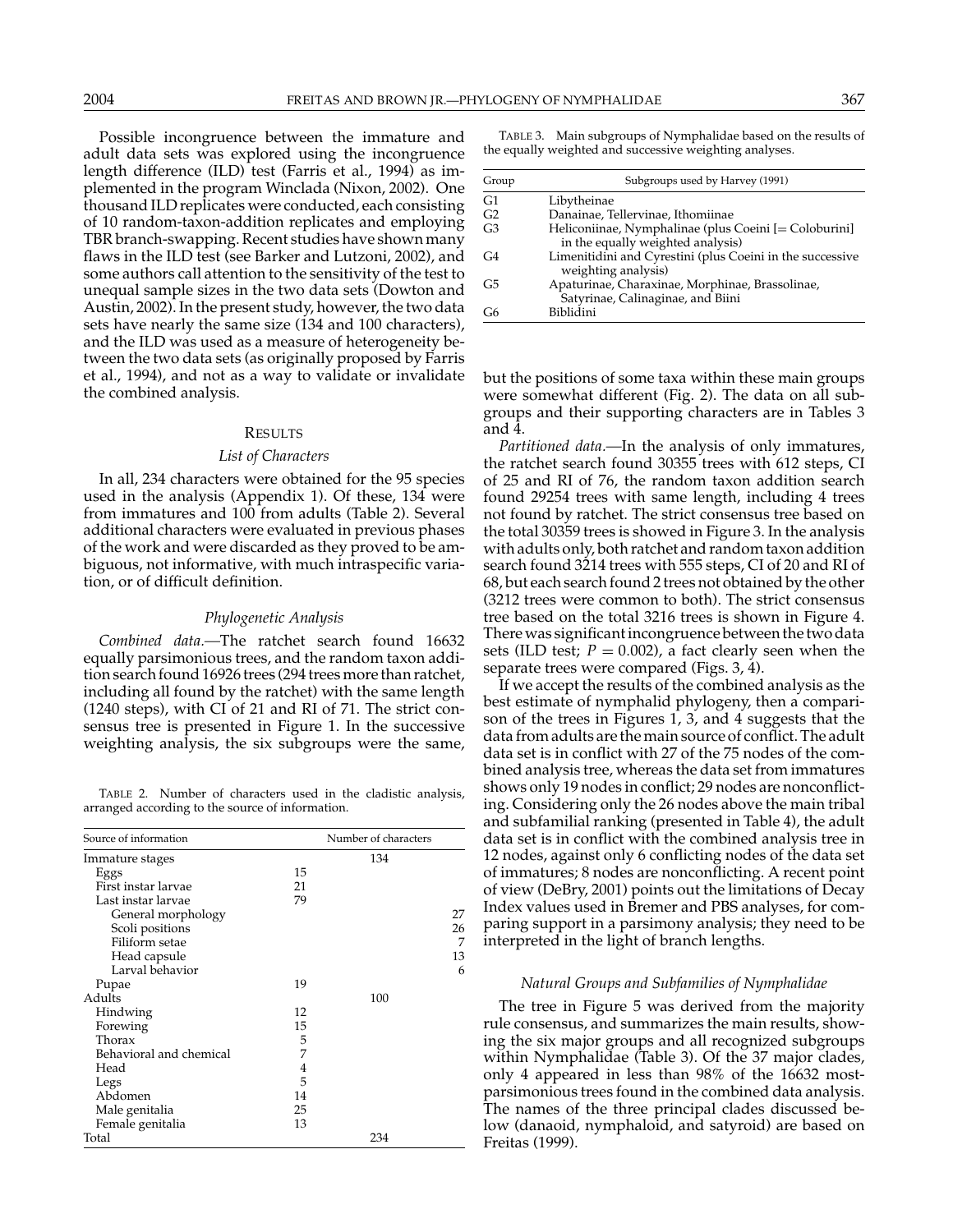

FIGURE 1. Strict consensus of 16632 equally parsimonious cladograms for the data matrix with equal weights. The numbers above the branches represent bootstrap values (regular font) and Bremer support (bold), respectively, for the node to the right of the numbers. Numbers in parentheses below the branches are the contributions of the partitions of immatures and adult characters, respectively, to the Bremer support value of the combined analysis. The subfamily codes at the right of the tree are: LIB = Libytheinae; TEL = Tellervinae; DAN = Danainae;  $\hat{I}TH$  = Ithomiinae; APA = Apaturinae; BIB = Biblidinae; LIM = Limenitidinae; BI = Biinae; CAL = Calinaginae; SAT = Satyrinae; BRA = Brassolinae;  $MOR = Morphina$ ;  $\hat{C}HA = Charaxina$ ;  $NYM = Nymphalina$ ;  $HEL = Heliconiina$ e.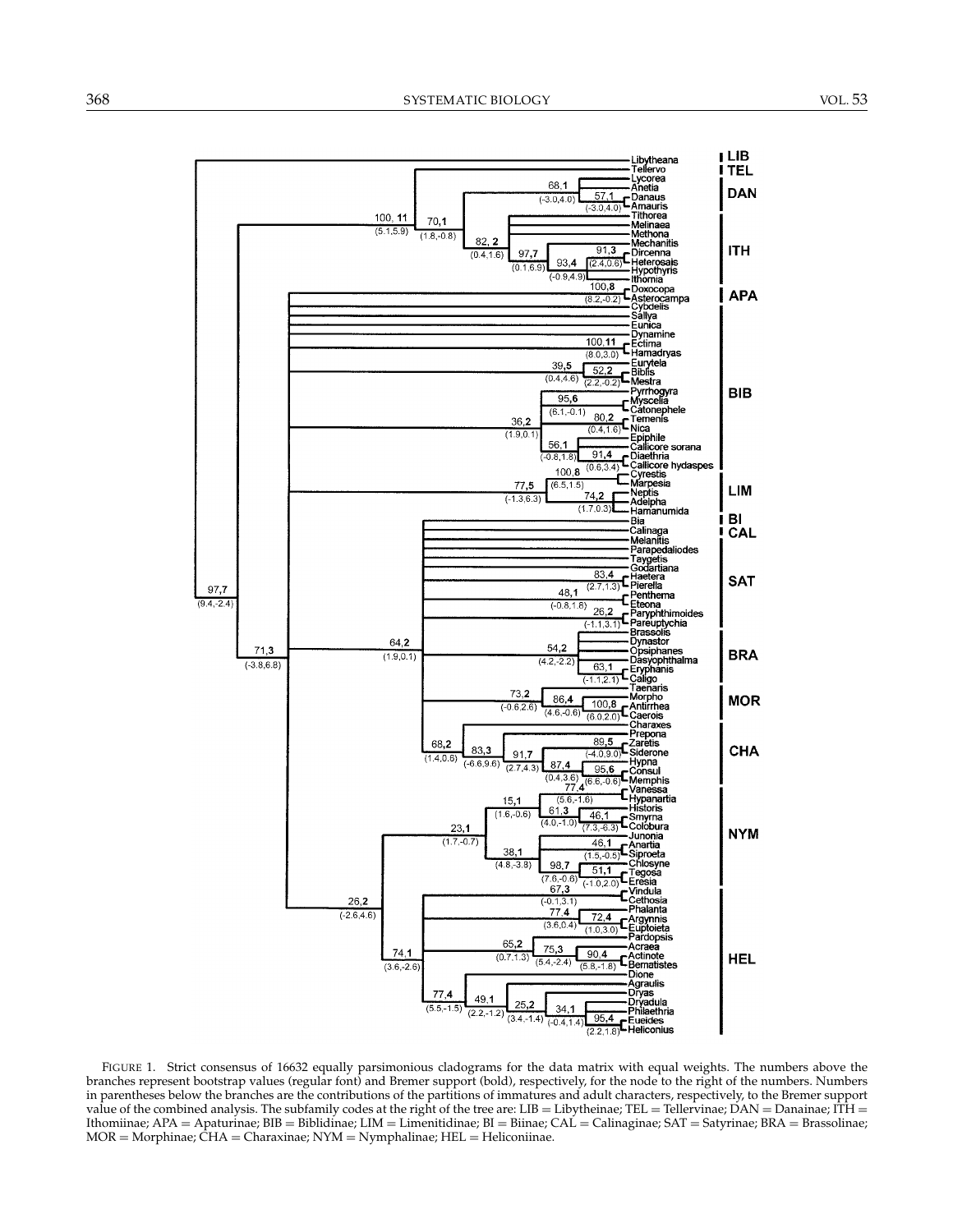

FIGURE 2. Tree obtained from successive weighting of the data matrix of Nymphalidae. Codes to the subfamilies follow Figure 1.

*Group 1.—*This group included only *Libytheana*, which appeared always isolated, as the basal branch of the family Nymphalidae.

*Group 2.—*This group (the danaoid clade) appeared as the outgroup of the remaining Nymphalidae. The three subfamilies belonging to this group, Tellervinae, Danainae, and Ithomiinae, emerged as monophyletic in all trees. Danainae + Ithomiinae were sister groups, and Tellervinae appeared as the basal group of this clade in the equal weighted analysis, but basal to the Ithomiinae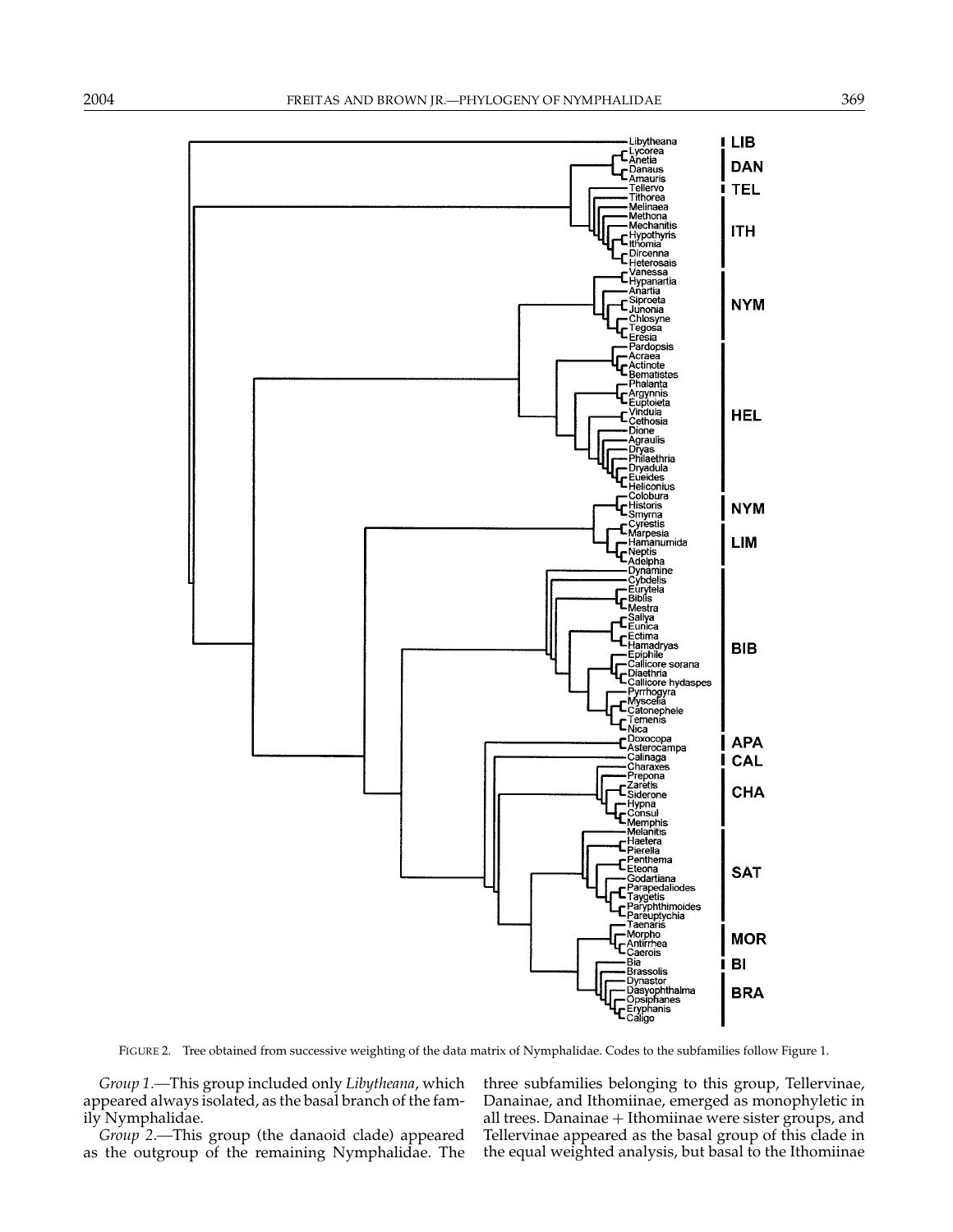| Synapomorphies $\rightarrow$ | Exclusive                           |                                | Homoplasious                                                                                        |                                                                                                |
|------------------------------|-------------------------------------|--------------------------------|-----------------------------------------------------------------------------------------------------|------------------------------------------------------------------------------------------------|
| Group                        | Early stages                        | Adults                         | Early stages                                                                                        | Adults                                                                                         |
| Libytheinae (G1)             | absent                              | absent                         | $29(1)$ , $31(1)$ , $44(1)$ , $97(1)$ ,<br>116(1)                                                   | $138(1)$ , $149(1)$ , $197(1)$ ,<br>198(1), 232(1), 233(1)                                     |
| Danainae                     | absent                              | 184(1)                         | absent                                                                                              | $174(1)$ , $178(1)$ , $197(1)$ ,<br>200(1), 201(1), 217(1)                                     |
| Tellervinae                  | absent                              | absent                         | 17(1), 37(1), 116(1)                                                                                | 173(1), 218(1)                                                                                 |
| Ithomiinae                   | absent                              | 147(1)                         | 118(1)                                                                                              | 175(2), 206(1)                                                                                 |
| Danainae + Ithomiinae        | absent                              | absent                         | absent                                                                                              | $143(1)$ , $152(1)$ , $181(1)$                                                                 |
| Heliconiinae                 | $77(1)$ , $79(1)$ , $90(1)$         | absent                         | 1(2), 64(0), 67(0)                                                                                  | 171(1), 183(1)                                                                                 |
| Cethosini                    | absent                              | absent                         | 42(1), 101(3), 113(1), 127(1)                                                                       | absent                                                                                         |
| Argynnini                    | absent                              | absent                         | $4(1)$ , $14(1)$ , $43(0)$ , $101(0)$                                                               | $159(1)$ , $222(0)$                                                                            |
| Acraeini                     | absent                              | 185(1)                         | absent                                                                                              | 135(1), 154(1)                                                                                 |
| Heliconiini                  | absent                              | 195(1)                         | absent                                                                                              | $135(1)$ , $143(1)$ , $149(1)$ ,                                                               |
|                              |                                     |                                |                                                                                                     | 153(1)                                                                                         |
| Nymphalinae                  | 78(1)                               | absent                         | $6(1)$ , 14(1), 66(1)                                                                               | $138(1)$ , $149(1)$ , $197(1)$ ,<br>228(1)                                                     |
| Kallimini + Melitaeini       | 88(1), 91(1)                        | absent                         | 85(1), 86(1)                                                                                        | 207(1), 220(1)                                                                                 |
| Melitaeini                   | absent                              | absent                         | 1(2), 6(0), 13(1), 14(0),                                                                           | $181(1)$ , $183(1)$ , $200(1)$ ,                                                               |
|                              |                                     |                                | $69(1)$ , $80(1)$ , $92(1)$                                                                         | 201(1), 214(1), 217(1)                                                                         |
| Nymphalini<br>Coeini         | absent<br>absent                    | absent<br>absent               | 92(1), 101(0), 113(1)<br>52(1), 54(0), 57(1), 115(1)                                                | absent<br>$168(2)$ , $169(0)$ , $170(1)$ ,                                                     |
|                              |                                     |                                |                                                                                                     | 175(0)                                                                                         |
| Coeini + Nymphalini          | absent                              | absent                         | absent                                                                                              | $208(1)$ , $211(2)$                                                                            |
| Limenitidini                 | 9(1)                                | absent                         | 11(1), 64(0), 67(0)                                                                                 | $208(1)$ , $230(1)$                                                                            |
| Cyrestini                    | $50(1)$ , $64(2)$                   | absent                         | 1(1), 6(1), 125(1)                                                                                  | $173(1)$ , $181(1)$ , $197(1)$ ,<br>217(1)                                                     |
| Apaturinae                   | absent                              | absent                         | $6(1)$ , 121 $(1)$                                                                                  | $135(1)$ , $138(1)$ , $149(1)$ ,<br>$175(0)$ , $197(1)$ , $200(1)$ ,<br>224(1), 225(1), 231(1) |
| Charaxinae                   | 12(1)                               | 163(1)                         | 10(1), 120(1)                                                                                       | 164(0)                                                                                         |
| Morphinae                    | 59(1)                               | absent                         | $5(1)$ , $10(1)$ , $23(1)$ , $28(1)$ ,<br>120(1)                                                    | absent                                                                                         |
| Brassolinae                  | absent                              | 151(1)                         | 44(0)                                                                                               | 172(1), 207(0)                                                                                 |
| Satyrinae                    | 96(1)                               | absent                         | $5(1)$ , $10(1)$ , $32(1)$                                                                          | absent                                                                                         |
| Calinaginae                  | absent                              | absent                         | 3(1), 25(0), 35(0)                                                                                  | $135(1)$ , $154(1)$ , $159(1)$ ,                                                               |
|                              |                                     |                                |                                                                                                     | 209(0), 211(0), 213(1)                                                                         |
| Biinae                       | absent                              | absent                         | $7(1)$ , 14(3), 33(1), 44(0),<br>$101(3)$ , $102(1)$ , $108(1)$ ,<br>$117(1)$ , $122(1)$ , $134(1)$ | $136(1)$ , $137(1)$ , $141(1)$ ,<br>$160(1)$ , $172(1)$ , $200(1)$                             |
| G <sub>2</sub>               | 21(1), 22(1), 94(1), 114(1), 123(1) | 167(1), 177(1)                 | $25(1)$ , $27(1)$ , $42(1)$ , $120(1)$ ,<br>133(1)                                                  | 183(1), 208(1)                                                                                 |
| G3                           | absent                              | absent                         | 1(1), 23(1)                                                                                         | 141(1)                                                                                         |
| G4                           | 74(2)                               | absent                         | $14(1)$ , $24(1)$ , $68(0)$ , $81(1)$ ,                                                             | 213(1), 216(1)                                                                                 |
|                              |                                     |                                | 83(1), 115(1)                                                                                       |                                                                                                |
| G <sub>5</sub>               | 16(1), 60(1)                        | absent                         | $51(0)$ , $126(0)$ , $133(1)$                                                                       | absent                                                                                         |
| (Biblidinae) G6              | absent                              | 187(1)                         | 4(1), 23(1), 127(1)                                                                                 | absent                                                                                         |
| G2, G3, G4, G5, G6           | $26(1)$ , 39(1)                     | $162(1)$ , $165(1)$ , $182(1)$ | 119(1)                                                                                              | $156(1)$ , $175(1)$ , $222(1)$                                                                 |
| G3, G4, G5, G6               | 51(1)                               | $144(1)$ , $166(1)$ , $169(1)$ | 28(1) 101(1)                                                                                        | absent                                                                                         |
| G4, G5, G6                   | absent                              | 168(1)                         | 17(1)                                                                                               | 159(1)                                                                                         |
| G5,G6                        | absent                              | absent                         | $104(1)$ , $119(0)$                                                                                 | 146(1), 207(1)                                                                                 |
|                              |                                     |                                |                                                                                                     |                                                                                                |
| Total                        | 23                                  | 16                             | 96                                                                                                  | 88                                                                                             |

TABLE 4. Character support for the different branches of Nymphalidae (equal weighted analysis, majority consensus). The number of the character is followed by the state in the branch (in parentheses). Groups follow Table 3.

in the weighted analysis. The bootstrap value for this group was always very high.

*Group 3.—*This group (the nymphaloid clade) was formed by the subfamilies Nymphalinae and Heliconiinae (*sensu* Harvey, 1991), and is the sister group of the next three groups. Both Nymphalinae and Heliconiinae emerged as monophyletic in all trees. Within the Nymphalinae, only the tribe Kallimini was not monophyletic. The Coeini emerged as a tribe of Nymphalinae, and the relationships among the tribes show that Melitaeini  $+$  Kallimini form the sister group of Nymphalini  $+$  Coeini. In the successive weighting, the Coeini appeared together with group 4. The bootstrap support for this group was low, but the bootstrap value for Heliconiinae was moderately high.

*Group 4.—*This group represents the Limenitidinae minus the Biblidini (*sensu* Harvey, 1991). It is formed by two monophyletic tribes, Limenitidini and Cyrestini. The Coeini could be the sister group of these, as shown by the successive weighting analysis. The bootstrap values for this group were moderately high.

*Group 5.—*Seven subfamilies (the satyroid clade minus Biblidinae and Limenitidinae) belong to this group in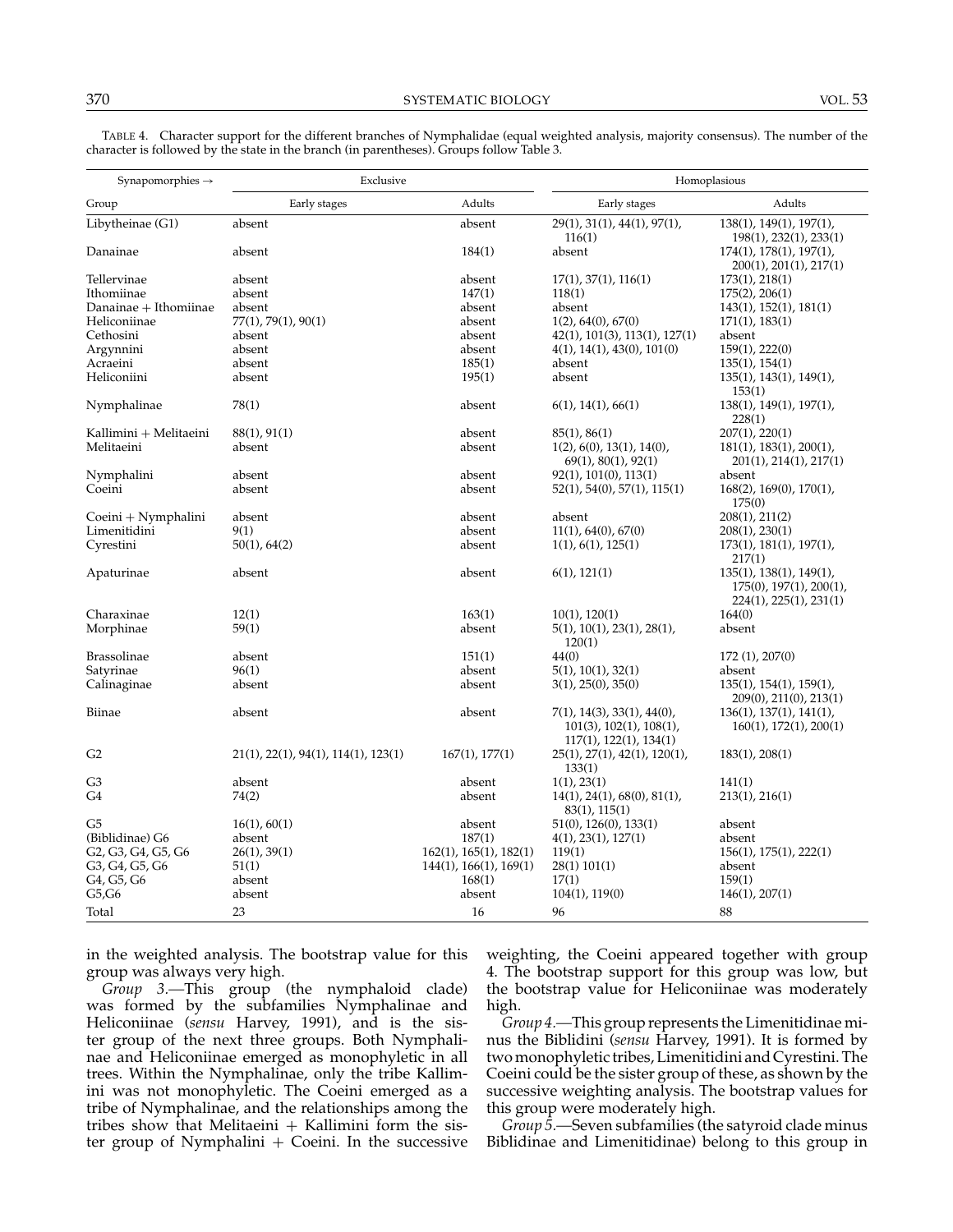

FIGURE 3. Strict consensus of 30355 equally parsimonious cladograms for the data matrix of immatures only. The numbers above the branches represent bootstrap values. Codes to the subfamilies follow Figure 1.

the majority rule consensus. Even though all subfamilies are shown as monophyletic, some of the relationships are not resolved. The Apaturinae form the basal group of this clade, in the majority rule, but not included in this group in the strict consensus. The subfamily Charaxinae always appeared in this group, as basal after Apaturinae in the majority rule and without clear relationships in the strict consensus. In the remaining subfamilies,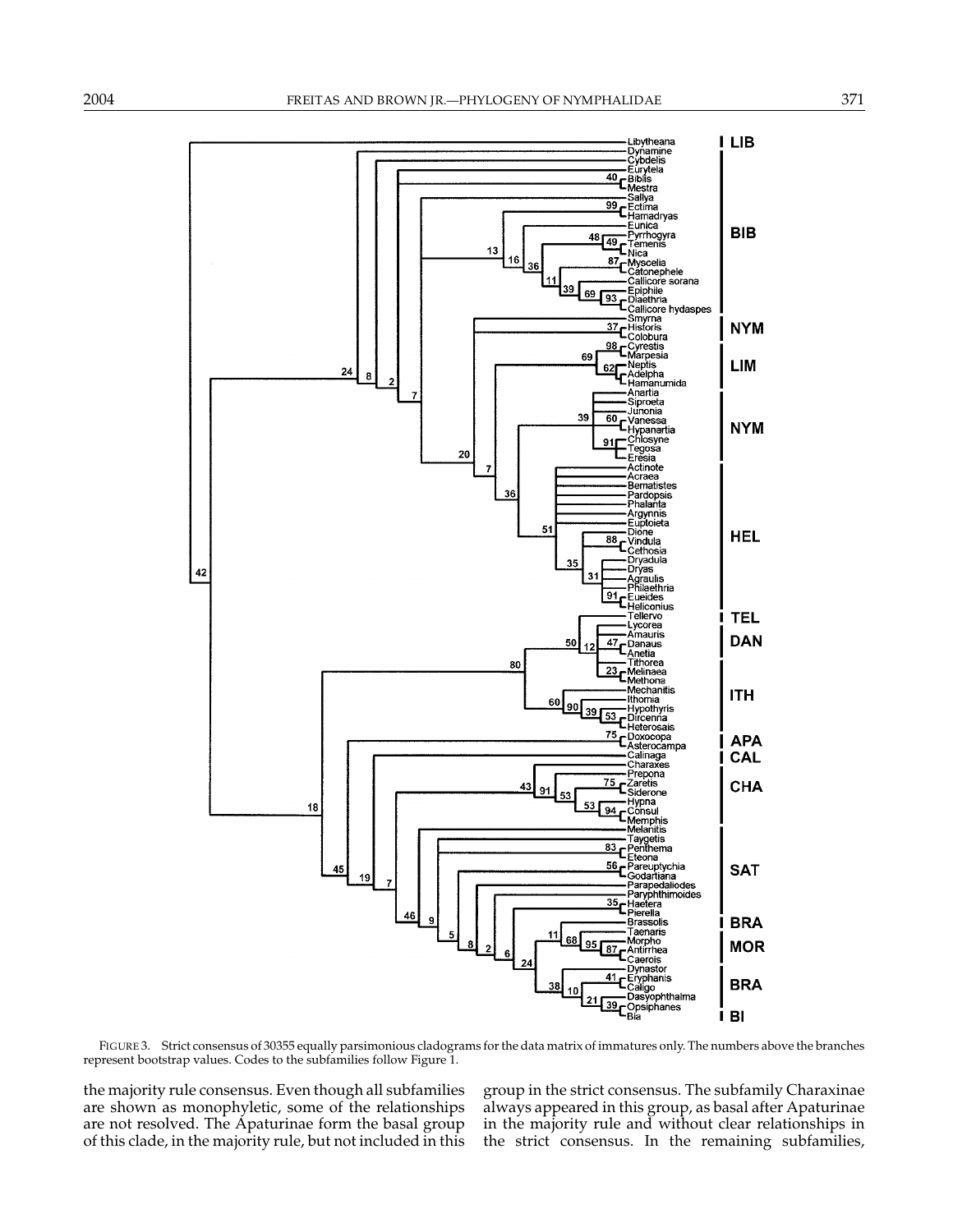

FIGURE 4. Strict consensus of 1669 equally parsimonious cladograms for the data matrix of adults only. The numbers above the branches represent bootstrap values. Codes to the subfamilies follow Figure 1.

Brassolinae + Morphinae appeared as sister groups in all trees, and Satyrinae was a monophyletic group (but appeared as a paraphyletic group in the strict consensus tree). The positions of two taxa, *Calinaga* and *Bia*, remained unresolved in the current analysis. The genus *Bia* appeared off the Satyrinae, and is considered as a subfamily (Biinae). The position of this taxon is ambiguous, as it appeared in three different positions in the trees: as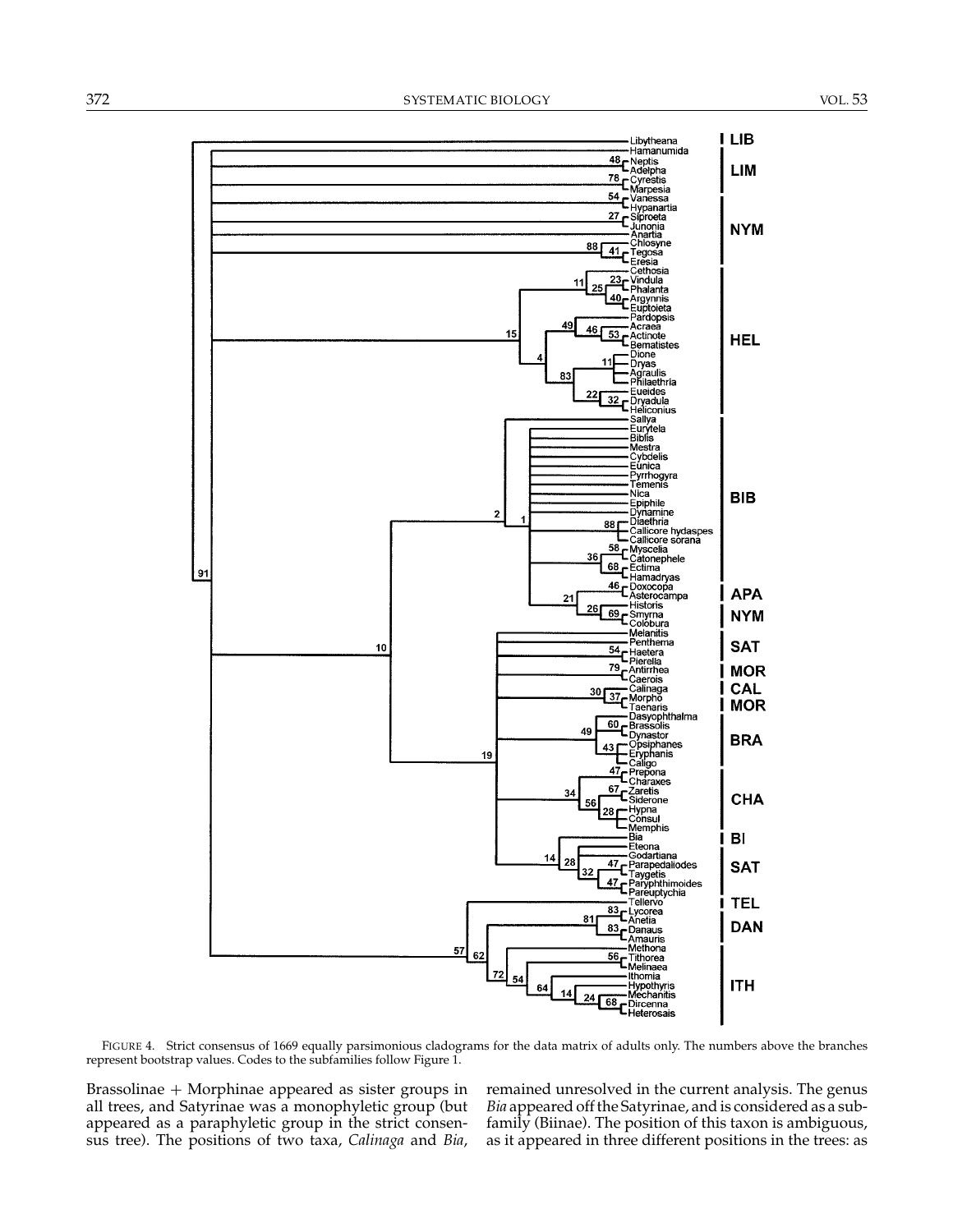

FIGURE 5. Summary tree based on the majority rule consensus of the combined data, showing the relationships among the subfamilies (as in Figure 1). The numbers above each branch represent its bootstrap value (in italics), FIGURE 5. Summary tree based on the majority rule consensus of the combined data, showing the relationships among the subfamilies (as in Figure 1). The numbers above each branch represent its bootstrap value (in italics), and the percentage of the 16632 most parsimonious trees in which this branch is found (bold). The groups discussed in Table 4 are shown in the major branches (G1 to G6), and the three main clades are indicated at right. Values are not given for single taxon branches (Libytheinae, Tellervinae, *Bia*, and Calinaginae).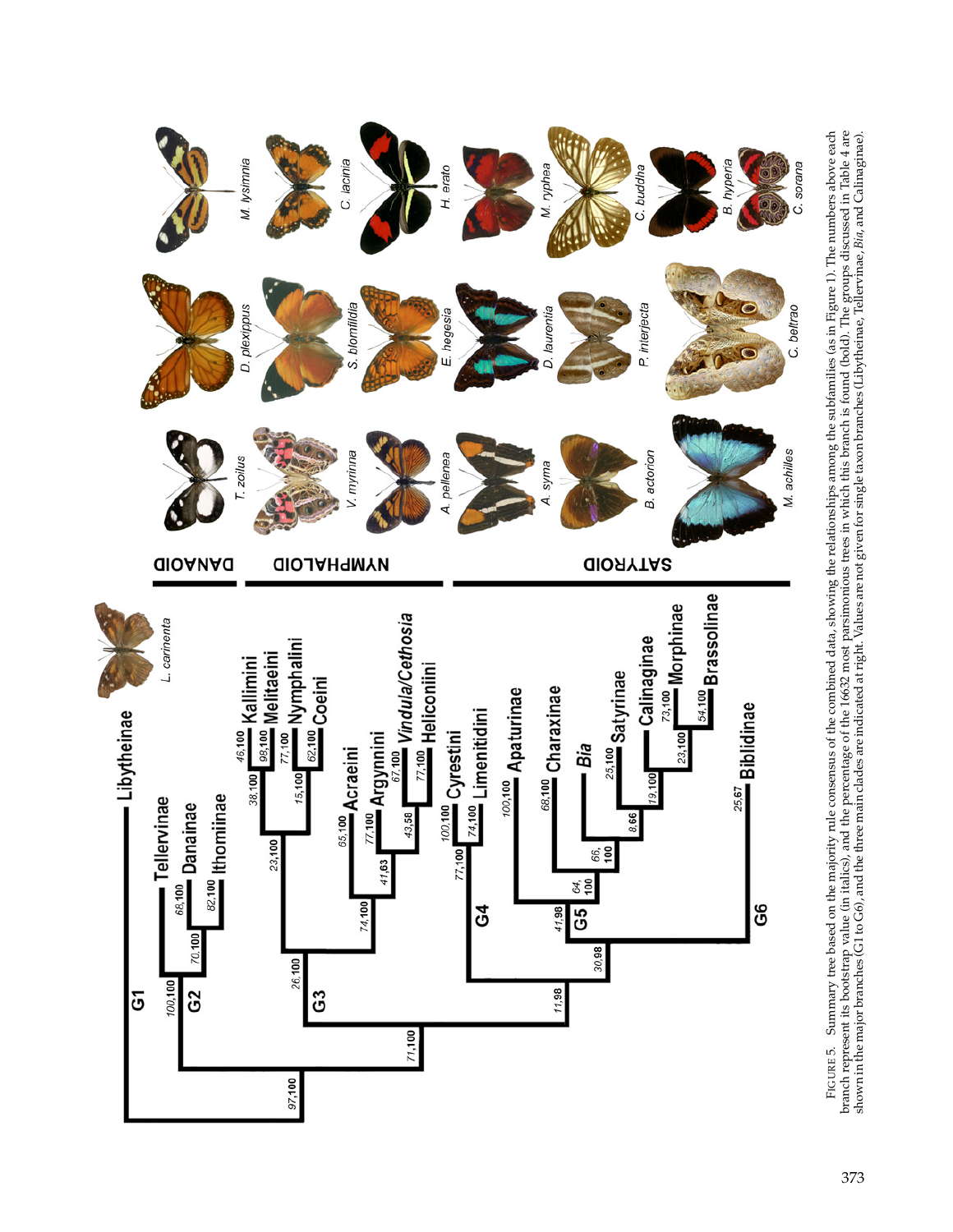the basal group of the clade formed Satyrinae  $+$  Mor $phinae + Brassolinae + Calinagine;$  as the sister group of Morphinae  $+$  Brassolinae  $+$  Calinaginae; and as basal to the Satyrinae. However, in the successive weighting analysis, *Bia* appeared together with the Brassolinae, as the basal taxon (see additional information in Freitas, Murray, and Brown, 2002). The genus*Calinaga* also is considered as belonging to its own subfamily, the Calinaginae. This taxon appeared together with the group Bras $solinae+Morphinae$  in most trees, as the outgroup of this clade or as the basal taxon of Morphinae. After successive weighting, *Calinaga* became a basal taxon in group 5, just after Apaturinae, as the outgroup of Charaxinae + Satyrinae + Brassolinae + Morphinae. The bootstrap value for this group (without Apaturinae) is moderately high.

*Group 6.*—The single subfamily Biblidinae (= Eurytelinae auctt.) forms this group. It corresponds to the tribe Biblidini of Harvey (1991), which is here removed from the Limenitidinae to gain the status of a subfamily. This group it is the sister of group 5. In the strict consensus tree, Biblidinae appeared as paraphyletic.

## **DISCUSSION**

# *The Combined Analyses and Relationships Within Nymphalidae*

All 13 Nymphalidae subfamilies recognized by Harvey (1991) and many additional subgroups were covered in this study. All major recognized groups appeared as monophyletic in the majority consensus, and the relations within them were stable. In strict consensus, however, Biblidinae and Satyrinae appear as paraphyletic, reflecting the need for additional characters defining these two groups. The remaining subgroups were stable even with the great number of trees, and most of the remaining variation affects only the positions of some terminal taxa.

All recognized monophyletic subfamilies and groups of Nymphalidae were supported by one or more characters. The results obtained give support to Harvey's (1991) classification, probably in part due to the use of data from immature stages in both studies. Characters from immature stages were important in giving support for many branches (see Table 4), especially within the Nymphalinae clade.

The subfamily Libytheinae (represented by *Libytheana* in the present study) appeared as basal to the remaining Nymphalidae; its consistent appearance as an isolated branch confirms its distance from the other taxa, and agrees with most previous hypotheses based on adult morphological studies (Ehrlich, 1958; Scott, 1985; De Jong et al., 1996). Modern studies using molecular data (Weller et al., 1996; Brower, 2000) have also emphasized the isolation of the Libytheinae, which, due to several similarities in the immatures with Pieridae (Freitas, 1999) and hierarchic reasons (Vane-Wright, 2003), could be evidence for supporting familial rank (even if in Brower, 2000, Libytheinae did not appear as the basal taxon of Nymphalidae). Evidence from host plant use (Freitas,

1999), morphology (Hauser, 1993; De Jong et al., 1996) ¨ and geographic distribution (Ackery, 1984) together continue to suggest that this group is the outgroup of the remaining Nymphalidae (Vane-Wright, 2003), as a basal subfamily. The position of this taxon depends to a considerable extent on the accuracy of our character-state polarizations, used to code the hypothetical ancestor that served as an outgroup. Additional data will be needed to define the basal position of Libytheinae.

The position of Tellervinae  $+$  Danainae  $+$  Ithomiinae as basal to the remaining Nymphalidae agrees with previous morphology-based studies (Ehrlich, 1958; Ehrlich and Ehrlich, 1967; Scott, 1985; De Jong et al., 1996), but not with analyses of molecular data (Martin and Pashley, 1992; Weller et al., 1996; Brower, 2000). This conflict could result from the limited sampling of tropical taxa in molecular studies, or from the choice of a derived species to represent Danainae (usually a species of *Danaus*) in the early studies. This problem could be solved with the inclusion of additional species of Ithomiinae in the analysis (as proposed by Martin and Pashley, 1992), or through a search for additional molecular data for the analysis (Weller et al., 1996; Brower and Egan, 1997). In fact, in the study of Wahlberg et al. (2003) with one mitochondrial and two nuclear genes, the Danainae + Ithomiinae clade appeared as basal to the whole Nymphalidae (except Libytheinae).

The position of Calinaginae as basal to the Morphinae + Brassolinae is new. Even though the larva was recognized as bearing caudae (Ehrlich, 1959), this position within the satyroid clade (near the Apaturinae or within the Satyrinae) was previously recognized by very few authors (e.g., Moore *in* Horsfield and Moore, 1858; Felder, 1861:27; Butler, 1885:309). Recently, Wahlberg et al. (2003) placed *Calinaga* as outgroup of the Charaxinae, in the satyroid clade, but combination of these molecular data with the present morphological set showed *Calinaga* as basal to the entire satyroid clade (Wahlberg and Freitas, in preparation).

The Coeini have been recently suggested as part of the Nymphalinae (Freitas, 1999; Brower, 2000; Wahlberg et al., 2003), and Brown (1992) recognized that the coeine genus *Smyrna* could be near to *Hypanartia* (tribe Nymphalini), in the Nymphalinae. It is interesting to note that many temperate species of Nymphalini such as *Polygonia* and *Nymphalis* are known to feed on fruits (Scott, 1986, and personal observations), giving support to the appearance of a primarily fruit feeding group deriving from Nymphalini.

The definition of Biblidinae as a monophyletic group separate from the Limenitidinae *sensu latu* was not recognized by early authors, perhaps because few taxa were included in the analysis. Harvey (1991) pointed out the homogeneity of the Biblidini, but placed it as a tribe of Limenitidinae. Recent molecular studies have found Biblidinae independent of Limenitidinae (Brower, 2000; Wahlberg et al., 2003). This group is well supported by the presence of an hypandrium in the adult males (Jenkins, 1990), and recent information confirms its monophyly and position separate from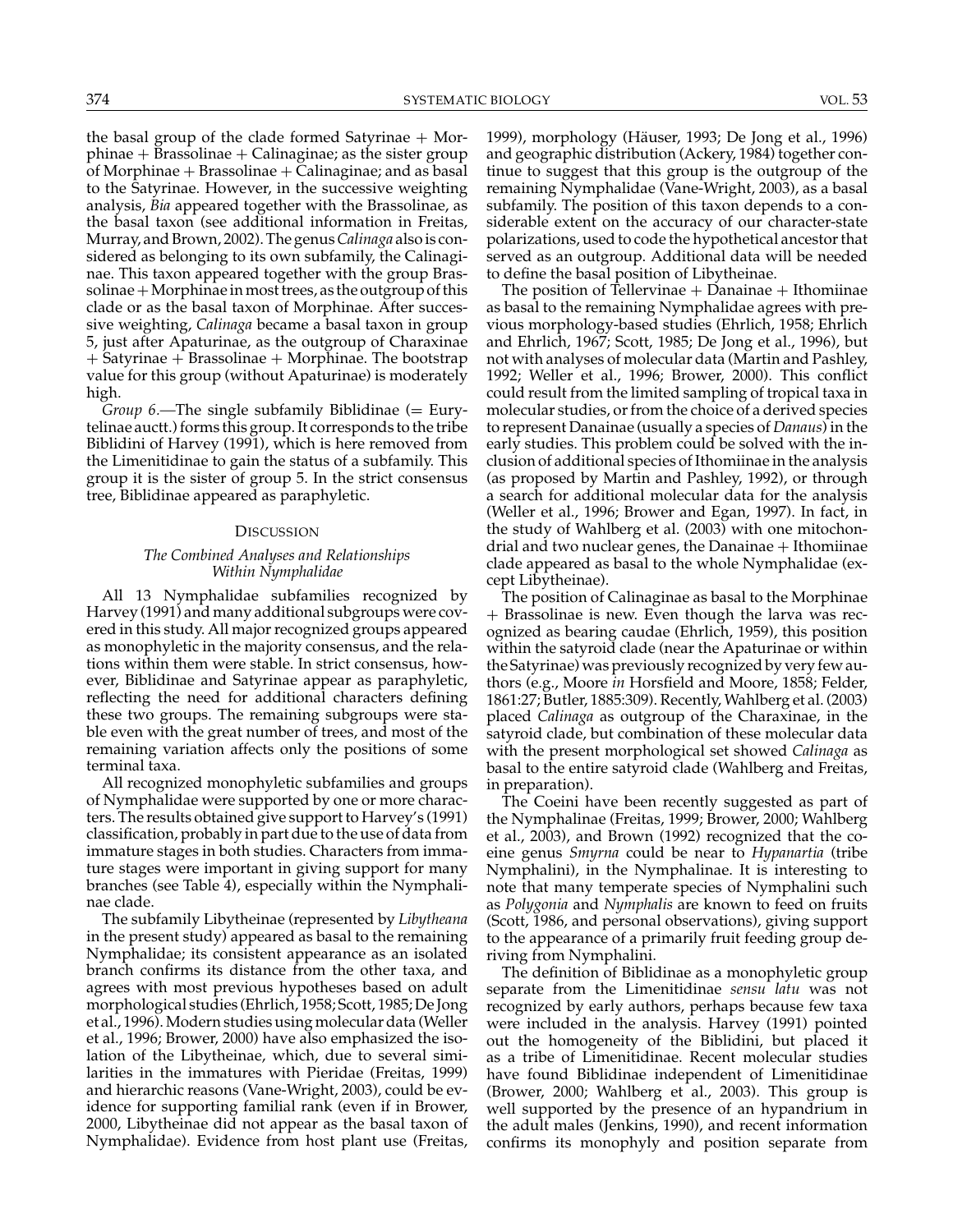Limenitidinae (Freitas, 1999 and Vane-Wright, personal communication). The present results could end the discussion about the unity of the Limenitidinae sensu latu, separating this paraphyletic group into at least two (or three if Coeini be considered) monophyletic clades that are not obligatory sister groups.

The next steps to understanding remaining problems in the subgroups of the family Nymphalidae could be:

- 1. Study of the subgroups of Nymphalidae (like the subfamilies Heliconiinae, and Biblidinae and the danaoid and satyroid lineages), with refined data adapted to the subgroup. Within these subgroups, characters that are homoplastic in the Nymphalidae could be stable and consistent, revealing different internal relationships among the tribes and genera. Some intermediate character states, which make little sense in the family analysis (for example the different kinds of hairpencils in Ithomiinae), become useful in a more restricted analysis.
- 2. Examine in more detail the positions of the tribe Coeini and the subfamilies Tellervinae, Biinae and Calinaginae.
- 3. Look carefully for evidence supporting positions of Pseudergolini and other exclusively Old World taxa.
- 4. Search the "total known evidence," using the largest and most complete data set possible, by combining all known characters used in previous works with those of the present study and with molecular data available in the literature.

## *Separate Analyses*

Separate analyses showed that different sources of characters can result in very different hypotheses of internal relationships among the major groups of Nymphalidae. Some groups and relationships were constant in both juveniles and adults and also in combined analyses, including the establishment of monophyletic groups such as Tellervinae  $+$  Danainae  $+$  Ithomiinae, and the subfamilies Heliconiinae, Charaxinae, and Limenitidinae. Characters from immatures were important in defining the Morphinae and the subfamily Nymphalinae (*sensu* Harvey, 1991; a polyphyletic and poorly defined group when based on characters from adults). Characters from adults defined the Brassolinae and the satyroid lineage, but all internal relationships were lost, resulting in a tree very similar to those proposed in previous works based mostly on adult characters (Ackery, 1984, 1988). As shown by all analyses, data from immatures contributed much to the topology of the trees obtained from the combined data, including the fact that characters from immatures were most useful in defining the main lineages if compared with characters from adults (both exclusive and homoplasious, Table 4).

The present results show that, based on morphological characters, we should assume that:

1. Only combined analyses gives a good resolution for the phylogeny of Nymphalidae.

2. Data from immatures can be extremely important in defining the topology of the combined trees.

Previous results without resolution in the internal branches of Nymphalidae and the nonrecognition of the several different subfamilies hidden within this group could be ascribed to lack of knowledge of immature characters (many of these groups such as Nymphalinae *sensu strictu*, emerged only in the analysis of the immature data set, and later in the combined analysis), because many groups were well defined by these (such as the Nymphalinae).

This scenario, especially when compared with previous studies (DeVries et al., 1985; Kitching, 1985; Motta, 1989, 1998, 2003; Brown and Freitas, 1994; Freitas et al., 1997; Penz, 1999), suggests that characters from immatures are crucial to understanding the evolution of Lepidoptera; in a broader view, this could be usefully applied to all holometabolous insects.

#### ACKNOWLEDGMENTS

We would like to thank Ronaldo Francini, Herbert Miers, Olaf Mielke, Paulo Cesar Motta, Ivan Sazima, João Vasconcellos-Neto, Woodruff Benson, Paulo Oliveira, Arlindo Gomes-Filho, Humberto P. Dutra, Marco Aurélio Pizo, Mauro Galetti, Fábio Olmos, Isaac Simão, Luciana Passos, Inara Leal, Gustavo Accacio, Rodrigo Bustos-Singer, Emerson R. Pansarin, and Jorge Bizarro for helping in field work and obtaining immatures. Special recognition goes to Olaf Mielke, Lee D. Miller, Jacqueline Y. Miller, Stephen Hall, L. Daniel Otero, Timothy Friedlander, William Haber, Mirna Casagrande, Ronaldo Francini, Philip J. DeVries, Carla Penz, and Albert G. Orr for sending material or permitting the consulting of collections, and to Paulo Cesar Motta, Jose´ Roberto Trigo, Ronaldo Francini, Thomas Lewinsohn, Louis Bernard Klaczko, João Vasconcellos-Neto, Carla Penz, Glauco Machado, Dalton Amorin, Donald J. Harvey, Dale Jenkins, Gerardo Lamas, George Beccaloni, Mark Scriber, Astrid Caldas, Robert K. Robbins, and Andrew Brower for helping in diverse phases of the work, with discussion, criticism, and suggestions. Carla Penz, Niklas Wahlberg, Richard Vane-Wright, Chris Simon, Karl Kjer, and Ted Schultz carefully read the manuscript, making valuable suggestions in the final version, especially in character definition and states. Ted Schultz and Niklas Wahlberg gave important help with data analyses. The Brazilian CNPq provided a doctorate fellowship (1995–1999) to AVLF. After 2000, this research was funded by BIOTA-FAPESP (grants 98/05101-8 and 00/01484-1). This paper is dedicated to the memory of Prof. Antônio Carlos Mira Assumpção (03/Jan/1956-27/Aug/1987), who greatly encouraged the first author in primary and secondary school to work on systematics.

#### **REFERENCES**

- Ackery, P. R. 1984. Systematic and faunistic studies on butterflies. Pages 9–21 *in* The biology of butterflies (R. I. Vane-Wright and P. R. Ackery, eds.). Academic Press, London.
- Ackery, P. R. 1988. Hostplants and classification: A review of nymphalid butterflies. Biol. J. Linn. Soc. 33:95–203.
- Ackery, P. R., and R. I. Vane-Wright. 1984. Milkweed butterflies: Their cladistics and biology. British Museum (Natural History), London.
- Ackery, P. R., R. De Jong, and R. I. Vane-Wright. 1999. The butterflies: Hedyloidea, Hesperioidea and Papilionoidea. Pages 263–300 *in* Lepidoptera, moths and butterflies. 1. Evolution, systematics and biogeography (N. P. Kristensen, ed.). Handbook of Zoology 4(35), Lepidoptera. De Gruyter, Berlin.
- Ashizawa, H., and Y. Muroya. 1967. Notes on the early stages of*Calinaga buddha formosana* Fruhstorfer. Spec. Bull. Lep. Soc. Jap. 3:79–85.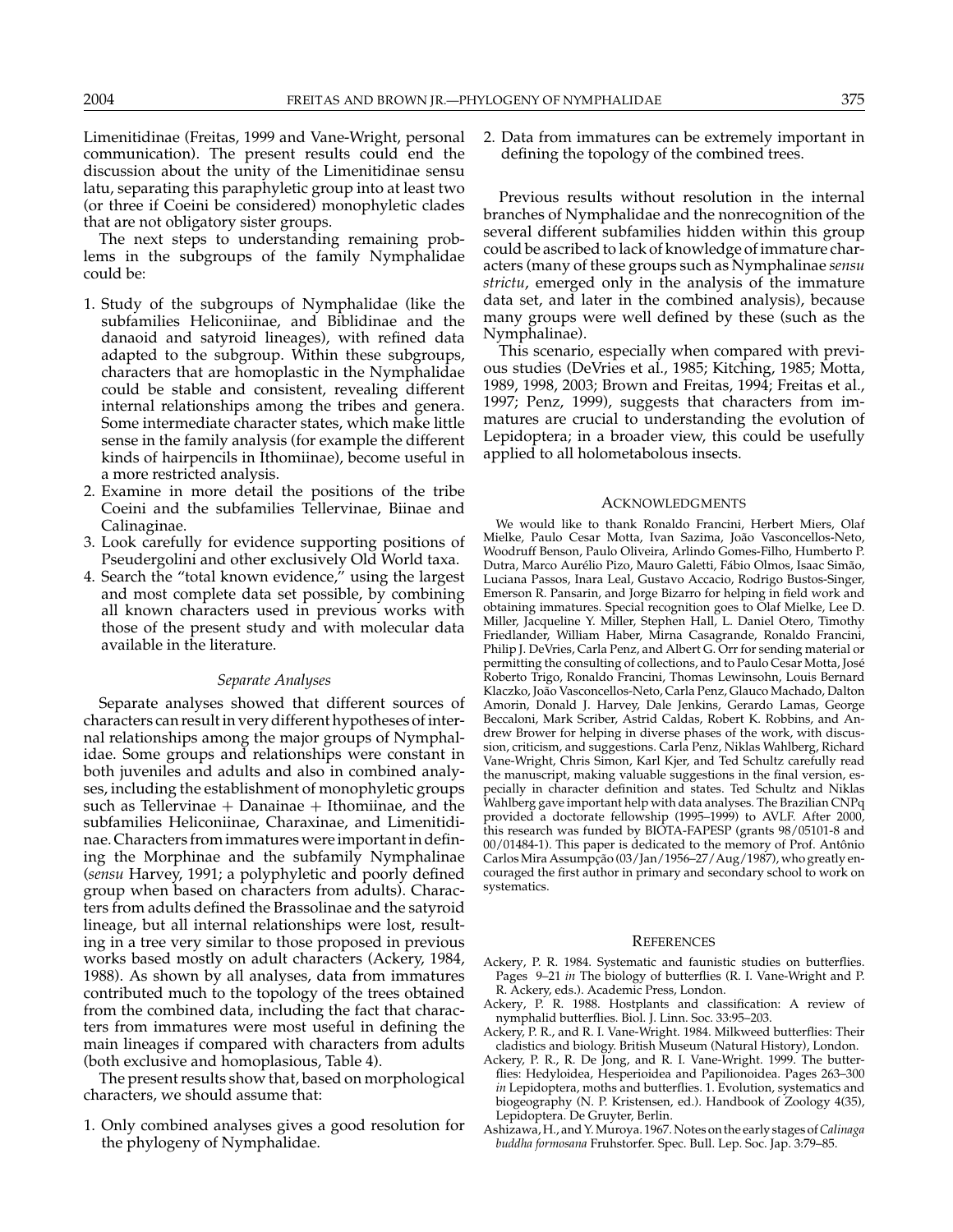- Baker, R. H., and R. DeSalle. 1997. Multiple sources of character information and the phylogeny of Hawaiian drosophilids. Syst. Biol. 46:654–673.
- Baker, R. H., X. Yu, and R. DeSalle. 1998. Assessing the relative contribution of molecular and morphological characters in simultaneous analysis trees. Mol. Phyl. Evol. 9**:**427–436.
- Barker, F. K., and F. M. Lutzoni. 2002. The utility of the incongruence length difference test. Syst. Biol. 51**:**625–637.
- Bremer, K. 1988. The limits of amino acid sequence data in angiosperm phylogenetic reconstruction. Evolution 42:795–803.
- Bremer, K. 1994. Branch support and tree stability. Cladistics 10:295– 304.
- Brower, A. V. Z. 2000. Phylogenetic relationships among the Nymphalidae (Lepidoptera), inferred from partial sequences of the *wingless* gene. Proc. R. Soc. Lond. B 267:1201–1211.
- Brower, A. V. Z., and M. G. Egan. 1997. Cladistic analysis of *Heliconius* butterflies and relatives (Nymphalidae: Heliconiiti): A revised phylogenetic position for *Eueides* based on sequences from mtDNA and a nuclear gene. Proc. R. Soc. Lond. B 264:969–977.
- Brower, L. P., M. A. Ivie, L. S. Fink, J. R. Watts, and R. A. Moranz. 1992. Life history of *Anetia briarea* and its bearing on the evolutionary relationships of the Danainae (Lepidoptera: Nymphalidae). Trop. Lepid. 3:64–73.
- Brown, K. S., Jr. 1992. Borboletas da Serra do Japi: Diversidade, habitats, ´ recursos alimentares e variação temporal. Pages 142-187, 18 figures *in* História natural da Serra do Japi. Ecologia e preservação de uma área florestal no sudeste do Brasil (L. P. C. Morellato, ed.). Editora da Unicamp/Fapesp, Campinas.
- Brown, K. S., Jr., and A. V. L. Freitas. 1994. Juvenile stages of Ithomiinae: Overview and systematics. Trop. Lepid. 5:9–20.
- Butler, A. G. 1885. On a collection of Lepidoptera made at Manipur and on the borders of Assam by Dr. George Watt. Annals and Magazine of Natural History (5) 16:298–310, 334–347, 1 pl.
- Chapman, T. A. 1893. On some neglected points in the structure of the pupae of heteroceran Lepidoptera and their probable value in classification, etc. Trans. Ent. Soc. London 1893:97–119.
- Chapman, T. A. 1895. Notes on butterfly pupae, with some remarks on the phylogenesis of the Rhopalocera. Ent. Record 6:101–107, 125–131.
- Clark, A. H. 1947. The interrelationships of the several groups within the butterfly superfamily Nymphaloidea. Proc. Ent. Soc. Wash. 49:148–149.
- Clark, A. H. 1949. Classification of butterflies with the allocation of the genera occurring in North America north of Mexico. Proc. Biol. Soc. Wash. 61:77–81.
- D'Almeida, R. F. 1922. Mélanges Lépidoptérologiques. I. Etudes sur les Lépidoptères du Brésil. Friedländer and Sohn, Berlin.
- DeBry, R. W. 2001. Improving interpretation of the decay index for DNA sequence data. Syst. Biol. 50:742–752.
- De Jong, R., R. I. Vane-Wright, and P. R. Ackery. 1996. The higher classification of butterflies (Lepidoptera): Problems and prospects. Entomol. Scand. 27:65–102.
- DeVries, P. J. 1987. The butterflies of Costa Rica and their natural history. Princeton University Press, Princeton.
- DeVries, P. J., I. J. Kitching, and R. I. Vane-Wright. 1985. The systematic position of *Antirrhea* and *Caerois*, with comments on the higher classification of the Nymphalidae (Lepidoptera). Syst. Entomol. 10:11– 32.
- Dowton, M., and A. D. Austin. 2002. Increased congruence does not necessarily indicate increased phylogenetic accuracy—the behavior of incongruence length difference test in mixed-model analyses. Syst. Biol. 51:19–31.
- Ehrlich, P. R. 1958. The comparative morphology, phylogeny, and higher classification of butterflies (Lepidoptera: Papilionoidea). Kansas Univ. Sci. Bull. 39:305–370.
- Ehrlich, P. R. 1959. A note on the systematic position of the butterfly genus *Calinaga* (Nymphalidae). Lepidopterists' News 12:173.
- Ehrlich, P. R., and A. H. Ehrlich. 1967. The phenetic relationships of the butterflies. I. Adult taxonomy and the non-specificity hypothesis. Syst. Zool. 16:301–317.
- Emsley, M. G. 1965. Speciation in *Heliconius*(Lep., Nymphalidae): Morphology and geographic distribution. Zoologica 50:191–254.
- Farris, J. S., M. Källersjö, A. G. Kluge, and C. Bult. 1994. Testing the significance of incongruence. Cladistics 10:315–319.
- Felder, C. 1861. Ein neues Lepidopteron aus der Familie der Nymphaliden und seine Stellung in natürlichen Systeme, begründet aus der Synopse der übringen Gattungen. Nova Acta Academiae Caesarea Leopoldino-Carolinae Germanicum Naturae Curiosorum 28:1–50, 1 pl.
- Felsenstein, J. 1985. Confidence limits for phylogenies: An approach using the bootstrap. Evolution 39:783–791.
- Fleming, H. 1960. The first instar larvae of the Heliconiinae (Butterflies) of Trinidad, W. I. Zoologica 45:91–110.
- Freitas, A. V. L. 1991. Variação morfológica, ciclo de vida e sistemática de *Tegosa claudina* (Eschscholtz) (Lepidoptera, Nymphalidae, Melitaeinae) no estado de São Paulo, Brasil. Revta. Bras. Ent. 35:301-306.
- Freitas, A. V. L. 1993. Biology and population dynamics of *Placidula euryanassa* (Felder), a relict ithomiine butterfly (Lepidoptera: Ithomiinae). J. Lepid. Soc. 47:87–105.
- Freitas, A. V. L. 1996. Population biology of *Heterosais edessa* (Nymphalidae) and its associated Atlantic Forest Ithomiinae community. J. Lepid. Soc. 50:273–289.
- Freitas, A. V. L. 1999. Nymphalidae (Lepidoptera), filogenia com base em caracteres de imaturos, com experimentos de troca de plantas hospedeiras. PhD. Thesis, Universidade Estadual de Campinas, Campinas, São Paulo.
- Freitas, A. V. L. 2002. Immature stages of*Eteona tisiphone*(Nymphalidae: Satyrinae). J. Lepid. Soc. 56:286–288.
- Freitas, A. V. L. 2003. Description of a new genus for "*Euptychia*" *peculiaris* (Nymphalidae: Satyrinae): Immature stages and systematic position. J. Lepid. Soc. 57:100–106.
- Freitas, A. V. L. 2004a. Immatures stages of *Amphidecta reynoldsi* (Nymphalidae: Satyrinae). J. Lepid. Soc. 58:53–55.
- Freitas, A. V. L. 2004b. A new species of *Yphthimoides* (Nymphalidae, Satyrinae) from southeastern Brazil. J. Lepid. Soc. 58:7–12.
- Freitas, A. V. L., and K. S. Brown Jr. 2002. Immature stages of *Sais rosalia* (Nymphalidae, Ithomiinae). J. Lepid. Soc. 56:104–106.
- Freitas, A. V. L., K. S. Brown Jr., and A. Aiello. 2001. Biology of *Adelpha mythra* feeding on Asteraceae, a novel plant family for the Neotropical Limenitidinae (Nymphalidae), and new data on *Adelpha* "Species–Group VII". J. Lepid. Soc. 54:97–100.
- Freitas, A. V. L., K. S. Brown Jr., and L. D. Otero. 1997. Juvenile stages of *Cybdelis*, a key genus uniting the diverse branches of the Eurytelinae. Trop. Lepid. 8:29–34.
- Freitas, A. V. L., D. Murray, and K. S. Brown Jr. 2002. Immatures, natural history and the systematic position of *Bia actorion* (Nymphalidae). J. Lepid. Soc. 56:117–122.
- Freitas, A. V. L., and P. S. Oliveira. 1992. Biology and behavior of the neotropical butterfly *Eunica bechina* (Nymphalidae) with special reference to larval defence against ant predation. J. Res. Lepid. 31:1–11.
- Fukuda, H., K. Kubo, T. Kuzuya, A. Takahashi, B. Tanaka, M. Wakabayashi, and T. Shirôzu. 1972. Insects' Life in Japan. Hoikusha Publishing Co., Ltd.
- Goloboff, P. A. 1993. NONA, Version 1.8. Computer program, distributed by the author.
- Harvey, D. J. 1991. Higher classification of the Nymphalidae. Appendix B. Pages 255–273 *in* The development and evolution of butterfly wing patterns (H. F. Nijhout, ed.). Smithsonian Institution Press, Washington, DC.
- Häuser, C. L. 1993. The internal genital organs in butterflies (Rhopalocera): Comparative morphology and phylogenetic interpretation. Zoologische Jahrbücher, Abteilung für Systematik 120:389-439.
- Heppner, J. B. 1991. Faunal regions and the diversity of Lepidoptera. Tropical Lepidoptera 2(Suppl. 1):1–85.
- Hinton, H. E. 1946. On the homology and nomenclature of the cerdae of Lepidopterous larvae, with some notes on the phylogeny of the Lepidoptera. Trans. Roy. Ent. Soc. (London) 97:1–37.
- Horsfield, T., and F. Moore. 1858. A catalogue of the Lepidopterous Insects in the Museum of the Honourable East-India Company. Vol. I.
- Kristensen, N. P. 1976. Remarks on the family-level phylogeny of butterflies (Lepidoptera, Rhopalocera). Z. Zool. Syst. Evolut.-Forsch. 14:25– 33.
- Jenkins, D. 1990. Neotropical Nymphalidae VIII. Revision of *Eunica*. Bull. Allyn Mus. 131:1–177.
- Kitching, I. J. 1985. Early stages and the classification of the milkweed butterflies (Lepidoptera: Danainae). Zool. J. Linn. Soc. 85:1–97.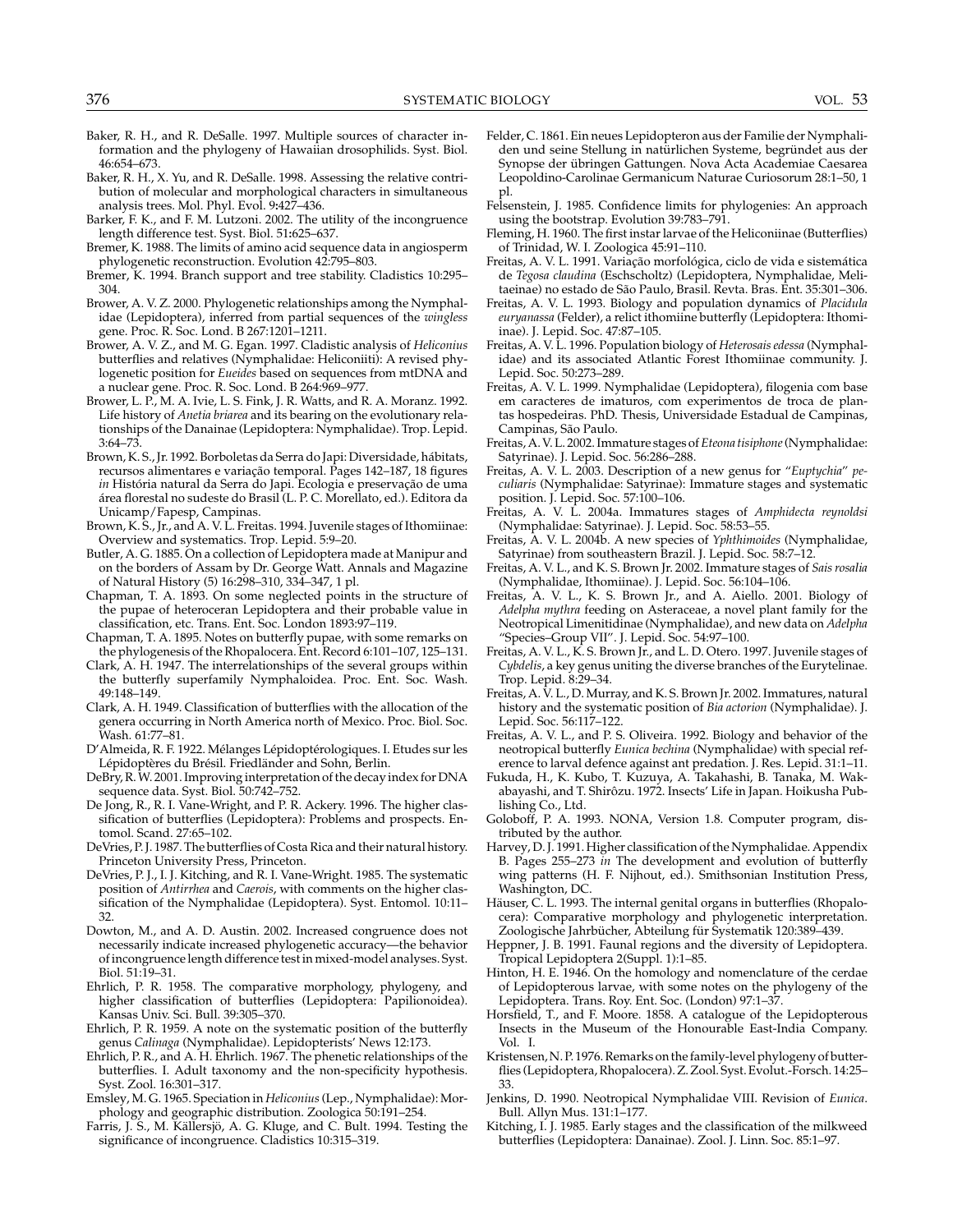- Lee, J.-Y., and Y.-C. Chang. 1988. The illustrations of butterflies in Taiwan. Taiwan Museum, Taipei.
- Lee, J.-Y., and Y.-C. Chang. 1989. Illustrations of butterflies in Taiwan. Vol. 2. Taiwan Museum, Taipei.
- Lee, J.-Y., and H.-Y. Wang. 1995. The illustrations of butterflies on Kinmen and Matsu Islands. Taiwan Museum, Taipei.
- Livezey, B. C. 1996. A phylogenetic analysis of geese and swans (Anseriformes: Anserinae), including selected fossil species. Syst. Biol. 45:415–450.
- Martin, J. A., and D. P. Pashley. 1992. Molecular systematic analysis of butterfly family and some subfamily relationships (Lepidoptera: Papilionoidea). Ann. Entomol. Soc. Am. 85:127–135.
- Miller, L. D. 1968. The higher classification, phylogeny and zoogeography of the Satyridae (Lepidoptera). Mem. Am. Entomol. Soc. 24:[6]  $+$  iii  $+$  174 pp.
- Mosher, E. 1916. Lepidopterous pupae. A classification of the Lepidoptera based on characters of the pupa. Bull. Illinois State Lab. Nat. Hist. 12:17–159.
- Moss, A. M. 1920. The Papilios of Pará. Novit. Zool. (Tring) 26:295-319.
- Moss, A. M. 1949. Biological notes on some Hesperiidae of Para and the Amazon. Acta Zool. Lilloana (Tucuman) 7:27–79.
- Motta, P. C. 1989. Análise filogenética de Ithomiinae (Lep.: Nymphalidae) com base nos ovos: Relação com plantas hospedeiras. Master's Thesis. Universidade Estadual de Campinas. Campinas, SP.
- Motta, P. C. 1998. Estudos macro e microevolutivos nas borboletas Ithomiinae (Nymphalidae). PhD Thesis. Universidade Estadual de Campinas. Campinas, SP.
- Motta, P. C. 2003. Phylogenetic Relationships of Ithomiinae based on First-Instar Larvae. Pages 409–429 *in* Butterflies: Ecology and evolution taking flight (C. L. Boggs, W. B. Watt, and P. R. Ehrlich, eds.). University of Chicago Press, Chicago.
- Müller, W. 1886. Sudamerikanische Nymphalidenraupen: Versuch eines naturlichen Systems der Nymphaliden. Zool. Jahrb. (Jena) 1:417–678.
- Nakanishi, A. 1988. Study on the first instar larvae of the Subfamily Nymphalinae (Lepidoptera, Nymphalidae). Spec. Bull. Lep. Soc. Jap. 6:83–99.
- Nixon, K. C. 1999. The Parsimony Ratchet, a new method for rapid parsimony analysis. Cladistics 15:407–414.
- Nixon, K. C. 2002. Winclada, vers. 1.00.08. Published by the author, Ithaca, NY.
- Otero, L. D. 1990. Estudio de algunos caracteres para su uso en la classificación de Eurytelinae (Lepidoptera: Nymphalidae). Bol. Entomol. Venez. 5:123–138.
- Packard, A. S. 1895. Attempt at a new classification of the Lepidoptera. Monograph of the bombycine moths of America north of Mexico, part I. Mem. Nat. Acad. Sci. 7:56–83.
- Pelz, V. 1997. Life history of *Pedalioides parepa* from Ecuador (Lepidoptera: Nymhalidae: Satyrinae). Trop. Lepid. 8:41–45.
- Penz, C. M. 1999. Higher level phylogeny for the passion-vine butterflies (Nymphalidae, Heliconiinae) based on early stage and adult morphology. Zool. J. Linn. Soc. 127:277–344.
- Pierre, J. 1986. Morphologie comparée de l'appareil génital femelle des Acraeinae (Lepidoptera, Nymphalidae). Annls. Soc. Ent. Fr. (N.S.) 22:53–65.
- Ramos, T. C. 1997. Tree Gardener 2.2. Computer program, distributed by the author.
- Scott, J. A. 1985. The phylogeny of butterflies (Papilionoidea and Hesperioidea). J. Res. Lepid. 23:241–281.
- Scott, J. A. 1986. The butterflies of North America. A natural history and field guide. Stanford University Press, Stanford, California.
- Shields, O. 1989. World numbers of butterflies. J. Lepid. Soc. 43:178– 183.
- Shirôzu, T., and A. Hara. 1974. Early stages of Japanese butterflies in colour. Vol. I. Hoikusha Publishing Co. Ed., Osaka.
- Sikes, D. S., and P. O. Lewis. 2001. Beta software, version 1. PAUPRat: PAUP implementation of the parsimony ratchet. Distributed by the authors. Department of Ecology and Evolutionary Biology, University of Connecticut, Storrs.
- Sorensen, M. D. 1999. TreeRot, vers. 2.0. Boston University, Boston, MA.
- Sourakov, A. 1996. Notes on the genus *Calisto*, with descriptions of the immature stages (Part I) (Lepidoptera: Nymphalidae: Satyrinae). Trop. Lepid. 7:91–112.
- Sourakov, A. 1997. Do "facets" and size variation in larval stemmata of satyrines indicate better vision? News of the Lepidopterist's Society 39:10–11.
- Sourakov, A., and T. C. Emmel. 1997a. *Bicyclus* and *Hallelesis*: Their immature stages and taxonomic relationships (Lepidoptera: Nymphalidae: Satyrinae). Trop. Lepid. 8(Suppl):14–22.
- Sourakov, A., and T. C. Emmel. 1997b. *Ypthima* and *Ypthimomorpha*: Their immature stages and taxonomic relationships (Lepidoptera: Nymphalidae: Satyrinae). Trop. Lepid. 8(Suppl):23–28.
- Stekolnikov, A. A. 1967. Phylogenetic relationships within the Rhopalocera on the basis of the functional morphology of the genital apparatus. Entom. Rev. 46:1–11.
- Swofford, D. L. 1998. PAUP\*. Phylogenetic Analysis Using Parsimony (\*and Other Methods), Version 4. Sinauer Associates, Sunderland, MA.
- Tyler, H. A., K. S. Brown Jr., and K. H. Wilson. 1994. Swallowtail Butterflies of the Americas: A study in biological dynamics, ecological diversity, biosystematics and conservation. Scientific Publishers, Gainesville, FL.
- Vane-Wright, R. I. 2003. Evidence and identity in butterfly systematics. Pages 477–513 *in* Butterflies: Ecology and evolution taking flight (C. L. Boggs, W. B. Watt, and P. R. Ehrlich, eds.). University of Chicago Press, Chicago.
- Van Son, D. 1963. *Acraea* species of South Africa. Transv. Mus. Mem., suppl. no. 14.
- Van Son, D. 1979. The butterflies of Southern Africa. Part IV. Nymphalidae: Nymphalinae. Transvaal Museum, Pretoria.
- Wahlberg, N., E. Weingartner, and S. Nylin. 2003. Towards a better understanding of the higher systematics of Nymphalidae (Lepidoptera: Papilionoidea). Mol. Phyl. Evol. 28:473–484.
- Weller, S. J., D. P. Pashley, and J. A. Martin. 1996. Reassessment of butterfly family relationships using independent genes and morphology. Ann. Entomol. Soc. Am. 89:184–192.
- Wolfe, K. V. 1996. Notes on the early stages of *Zethera musides* (Lepidoptera: Nymphalidae: Satyrinae). Trop. Lepid. 7:147–150.
- *First submitted 26 March 2002; reviews returned 13 April 2002;*

*final acceptance 14 December 2003*

*Associate Editor: Ted Schultz*

#### APPENDIX 1

# LIST OF CHARACTERS

Characters used in the cladistic analysis. All characters (including multistate) are ordered. The figures show some of the characters as number and (in parentheses) state. Most apomorphies are shown, but plesiomorphic states are also illustrated in some cases. Additional information on immatures can be found in Freitas (1991, 1993, 1996, 1999), Freitas and Oliveira (1992), Brown and Freitas (1994), and Freitas et al. (1997).

#### *Eggs*

Most characters for eggs are shown in Figure A1. Some data on egg color and shape can be found also in Brown and Freitas (1984) and Freitas et al. (1997).

- 1. Color: white (0), green (1), yellow (2) [unordered]
- 2. Surface: smooth (0), hairy (1)
- 3. Ratio length/diameter: more than 1.0 (0), between 0.99 and 0.61 (1), equal to or less than 0.6 (hemispheric egg) (2). This character was based on Motta (1989) who studied Ithomiinae only, and adapted to the Nymphalidae. The intervals were based on general shapes of the eggs, separating elongated from spherical eggs. Based on preliminary analyses excluding this character, the hemispheric egg (restricted to the Morphinae) was considered the following step of this transformation series.
- 4. General shape: rounded (oval, slender or hemispheric) (0), trapezoid/truncate (1)
- 5. Longitudinal ridges: present (0), absent (1)
- 6. Longitudinal ridges strongly marked: absent (0), present (1)
- 7. Average number of longitudinal ridges: less than 30 (0), 31 or more (1). The number of longitudinal ridges in eggs of the outgroup taxa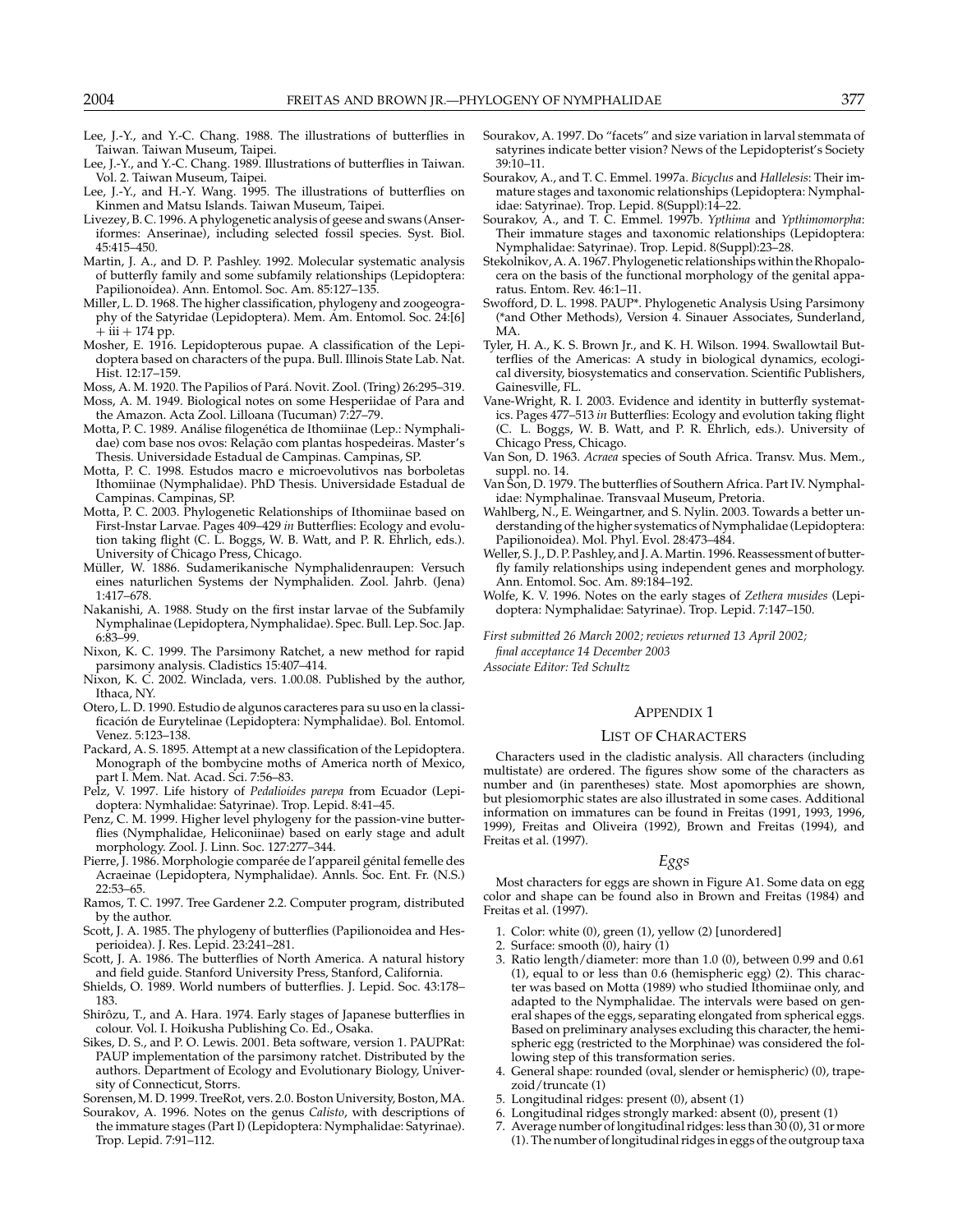$26(1)$ 



FIGURE A1. Eggs of Nymphalidae (not to scale). Left to right, top to bottom: *Mechanitis*, *Opsiphanes*, *Morpho*, *Myscelia*, *Ectima*, *Doxocopa*, *Adelpha*, *Memphis*, and *Pareuptychia*.

and in most Nymphalidae ranges from 8 to 25. Eggs with 31 to 60 longitudinal ridges were found only in some Brassolinae. The results were not changed with the exclusion of this character.

- 8. Longitudinal ridges: most reach the egg apex (0), several ending/anastomosing near half the height  $(1)$
- 9. Cell shape: quadrangular (0), hexagonal (1), irregular (2) [unordered]
- 10. Transverse ridges: present (0), absent (1)
- 11. Spiny projections at the intersection of the ridges: absent (0), present (1)
- 12. Apex: convex (0), concave (1)
- 13. Oviposition pattern: isolated eggs (0), grouped eggs (1)
- 14. Position in nature: under leaf (0), upper leaf surface (1) tendrils (2), other places (3) [unordered]
- 15. Fertile egg with concentric circles appearing after laying: absent (0), present (1)

#### *First Instar*

A general scheme of setal distribution is presented in Figure A2, and specific characters are shown in Figure A3.













FIGURE A3. Schemes of first instar of Nymphalidae showing the main setal types and chaetotaxy. Top to bottom: *Libytheana*, *Archaeoprepona*, *Myscelia*, and *Euptoieta*.

- 16. Caudae: absent (0), present (1)
- 17. Thoracic leg colour: dark (0), light (1)
- 18. Prolegs dark laterally: present (0), absent (1)
- 19. Crochets on prolegs: up to 25 (0), more than 25 (1). The number of crochets on prolegs of the outgroup taxa and most Nymphalidae vary from 15 to 20. Prolegs with more than 25 crochets were considered as apomorphic. In fact, most of the species included in the latter category present a number much higher than 25 crochets (40 or more).
- 20. Crochets on prolegs: eight or more (0), fewer than eight (1). Only two of the studied taxa presented less than 8 crochets, defining the apomorphic state in this case.
- 21. Thoracic tubercles: absent (0), present (1)
- 22. Body rings: absent (0), present (1)
- 23. Relative length of the primary setae: less than half the segment height (0), equal to or longer than the segment height (1)
- 24. Colour of the setae: dark (0), light (1)
- 25. Pinacula: sclerotised (0), not sclerotised (1)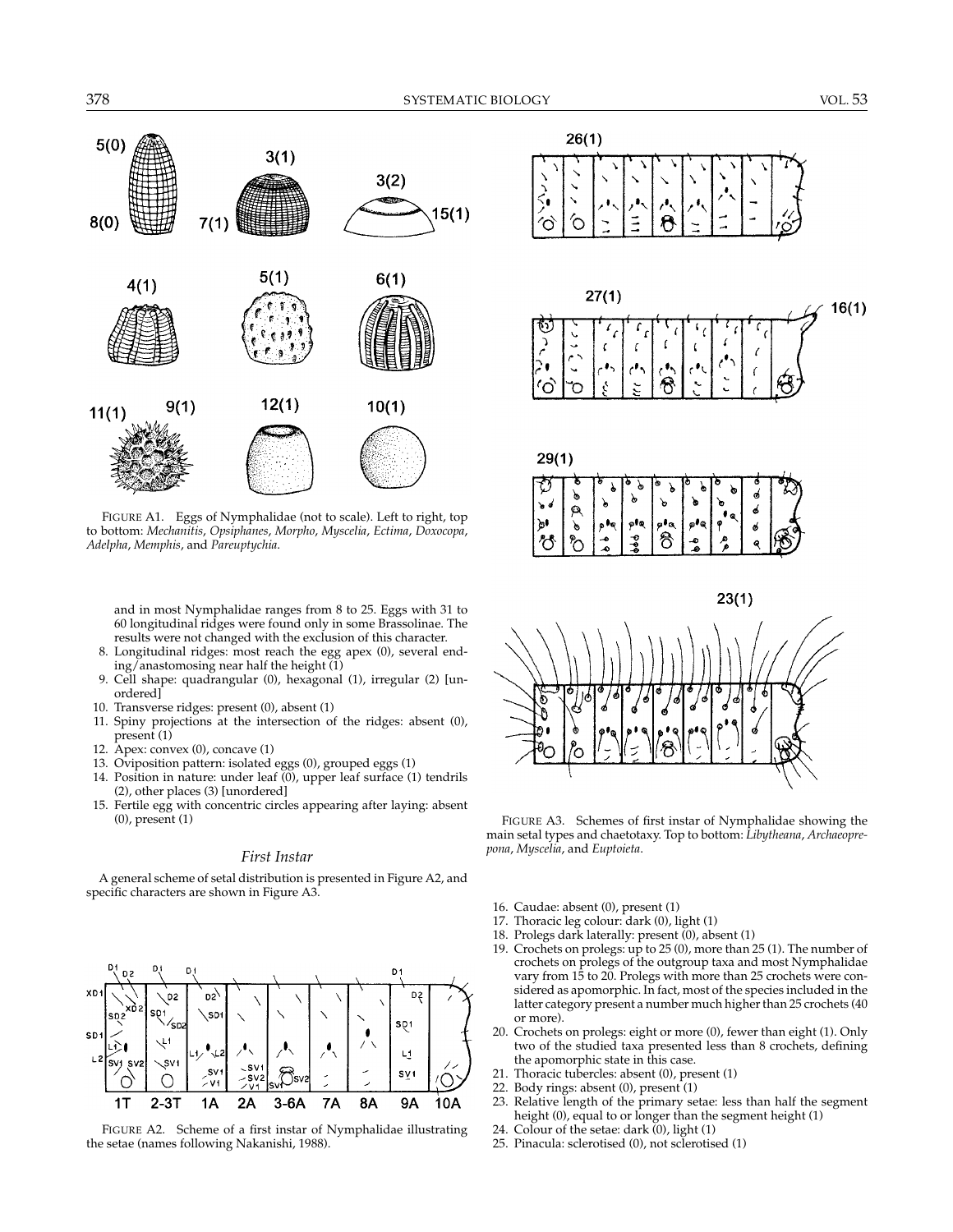- 26. Number of SD setae on 2T and 3T: one (0), two to five (1)
- 27. Additional SD setae on the abdominal segments: absent (0), present (1)
- 28. Additional XD seta on prothorax: absent (0), present (1)
- 29. Prothoracic plate: present (0), absent (1)
- 30. Head capsule: dark (black, dark brown, red, orange) (0), light (green, yellow, transparent) (1)
- 31. In dark head capsules, light areas: absent (0), present (1)
- 32. A pair of short scoli on head capsule: absent (0), present (1)
- 33. Head capsule: few setae (0), pilose (1)
- 34. In pilose head capsules, setae: rounded (0), flat (1)
- 35. Head capsule "neck": normal (0), projecting as a tube section (1)
- 36. Relative size of the third stemmata: same as the others (0), larger than the others (1)

# *Last Instar (Except 102)*

The last instar (essentially always the fifth, but can vary from four to seven, see Scott, 1986:21; DeVries, 1987:6) was always used because it bears fully developed structures, many times difficult to see in earlier instars (except for characters of the first instar only). A scheme combining most of the possible body structures of a last instar of Nymphalidae is shown in Figure A4 (adapted from Scott, 1986:11); the general distribution of scoli is presented in Figure A5. Additional information on some structures can be found in Freitas and Oliveira (1992), Brown and Freitas (1994), Freitas et al. (1997), and Freitas (1999).

- 37. Color of the legs: dark (black, brown, or red) (0), light (green, yellow) (1)
- 38. Proleg shield: dark (0), light (1)
- 39. Lateral crochets: present (0), absent (1)
- 40. Lateral stripe: present (0), absent (1)
- 41. Additional longitudinal stripes: absent (0), present (1)
- 42. Body rings: absent (0), present, continuous (1), broken (2). A good explanation of polarization of this character in Ithomiinae is present in Brown and Freitas (1994), showing that broken body rings are a second step of modification of continuous rings. Body rings are absent in most of the outgroup taxa, and also in *Libytheana*. Preliminary analyses excluding this character showed that the broken rings should be a state derived from the continuous rings of basal Ithomiinae.
- 43. Predominant ventral color: light (green, white, or yellow) (0), dark (black, brown, or red) (1)
- 44. Color of the anal plate (or cauda if present): dark (black, brown, red) (0), light (green, white, or yellow) (1)
- 45. Segment 1A: same size as remaining (0), enlarged (1), enlarged bilobed (2)
- 46. Subdorsal slender flexible scoli: absent (0), present (1)
- 47. Subdorsal tubercles on mesothorax: absent (0), present (1)
- 48. Subdorsal tubercles on metathorax: absent (0), present (1)
- 49. Subdorsal tubercles on 8A: absent (0), present (1)
- 50. Dorsal slender rigid scoli: absent (0), present (1)
- 51. Rigid scoli: absent (0), present (1), present and strongly reduced (2)
- 52. Color of the branched scoli: dark (0), light (1)
- 53. Median and subspiracular scoli in larvae with subdorsal scoli developed: present (0), reduced (1), absent (2)



FIGURE A4. Scheme of a last instar of Nymphalidae illustrating the main types of morphological structures in the body.



FIGURE A5. Scheme of a last instar of Nymphalidae showing all possible series of body scoli.

- 
- 54. Feathered rigid scoli: absent (0), present (1) 55. Feathered rigid scoli: longer than half segment height (0), shorter than half segment height (1)
- 56. Prothoracic feathered rigid scoli longer than the others: absent (0), present (1)
- 57. Branched rigid scoli: absent (0), present (1)
- 58. Dorsal cuneiform projections: absent (0), present (1)
- 59. Body covered by abundant soft hairs: absent (0), present (1)
- 60. Caudae: absent (0), present (1)
- 61. Relative size of caudae: shorter than segment A10 (0), up to four times segment A10 (1), more than four times segment A10 (2)
- 62. Caudae with both arms free (0) or fused (1)
- 63. Sublateral expansions semicircle-shaped: absent (0), present (1)

#### *Scoli*

#### *Dorsal series*

- 64. Scoli from 1A to 7A: absent (0), present (1), present on few segments (2)
- 65. Additional distal scolus on 7A: absent (0), present (1)
- 66. Additional proximal scolus on 8A: absent (0), present (1)
- 67. Additional distal scolus on 8A: absent (0), present (1)

#### *Subdorsal series*

- 68. Scolus on 1T: absent (0), present, spine-shaped (1), modified as a plate (2)
- 69. If scolus on 1T present: single (0), several short (1) 70. Scoli on 2T and 3T: equal in size to scoli on 3A to
- Scoli on 2T and 3T: equal in size to scoli on 3A to 6A (0), larger than scoli on 3A to 6A (1)
- 71. Scolus on 10A: absent (0), present (1)

## *Median series*

- 72. Scolus on 1T: absent (0), present (1)
- 73. Scoli on 2T and 3T: present (0), absent (1)
- 74. Median series present on 1A to 8A and 10A (0), absent from 1A to 8A and present on 10A (1), absent on 10A (2)
- 75. Median series present on 1A to 8A and 10A (0), absent on 1A (1)
- 76. Median series present on 1A to 8A and 10A (0), absent on 2A (1)
- 77. Scoli on 2T and 3T: aligned with remaining scoli (0), shifted to anterior portion of the segment (1)
- 78. Additional scolus on 9A posteroventral to the filiform setae: absent (0), present (1)
- 79. Additional scolus on 9A dorsal to the filiform setae: absent (0), present (1)

#### *Subspiracular series*

80. Scoli on 2T and 3T: absent (0), present (1)

81. Subspiracular series from 1A to 7A: present (0), absent (1)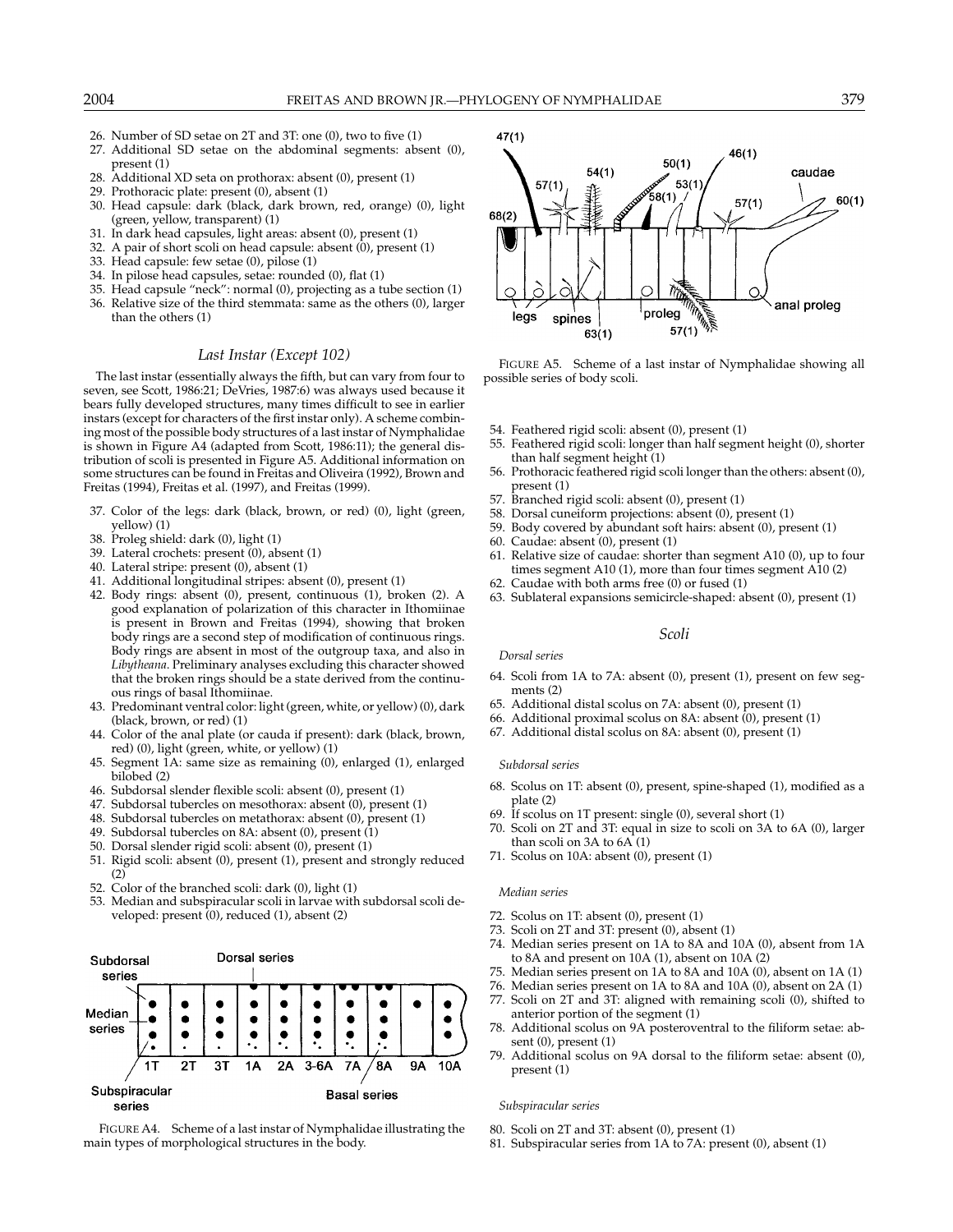- 82. Subspiracular series from 1A to 7A: single (0), a lateral pair of short scoli (1)
- 83. Additional scolus on 8A: present (0), absent (1)
- 84. Additional scolus on 10A: absent (0), present (1)
- *Basal series*
- 85. Scolus on 1T: absent (0), present (1)
- 86. Bas al series from 2T to 8A: absent (0), present (1)
- 87. Basal series from 2T to 8A: one or two present (0), three present (1)
- 88. Basal series from 2T to 8A: present and complete (0), absent on 8A (1)
- 89. Additional scolus on 9A: absent (0), present (1)

# *Filiform setae*

These characters were based entirely on Harvey (1991, and personal communication), who used for the first time the positions of filiform setae in the classification of the Nymphalidae.

- 90. Insertion of filiform setae from 3A to 8A: on the body (0), on the base of the scolus or above it (1)
- 91. Filiform seta on 9A: arising from the body (0), arising from the base of the scolus (1)
- 92. Filiform setae on 1A and 2A: absent (0), present (1)
- 93. Anterior filiform seta on 1T: absent (0), present (1)
- 94. Filiform setae on 2T and 3T: present (0), absent (1)
- 95. Filiform seta on 8A: present (0), absent (1)
- 96. Filiform setae on 3A and 8A: present (0), absent (1)

## *Head capsule*

- 97. General colour: dark (black, brown, red, or orange) (0), light (green, yellow, or transparent) (1)
- 98. In dark head capsules, light areas: absent (0), present (1)
- 99. Furry head capsule: absent (0), present (1)
- 100. General shape: rounded (0), triangular (1)
- 101. Scoli on head vertex: absent (0), up to 1/3 head height (1), up to 3 times head height (2), more than 3 times head height (3)
- 102. Scoli on head vertex in second instar: short (half head height) (0), long (up to twice head height) (1)
- 103. Scoli on head vertex: dark (0), light (1)
- 104. Scoli on head vertex: "naked", without ornaments (0), with ornaments (1)
- 105. Scoli on head vertex: without apical crown (0), with apical crown (1)
- 106. Scoli on head vertex: simple (0), forked at the apex (1)
- 107. Scoli on head vertex curved posteriorly: absent (0), present (1)
- 108. Three additional pairs of scoli: absent (0), present (1)
- 109. Frontal pair of short tubercles (cones): absent (0), present (1)

#### *Larval behavior*

- 110. Takes refuge in rolled leaf: absent (0), present (1)
- 111. Takes refuge on island-like leaf segments: absent (0), present (1)
- 112. Inflation of the thorax when disturbed: absent (0), present (1)
- 113. Construct shelters of leaf pieces and silk: absent (0), present (1)
- 114. Rests in "J" position: absent (0), present (1)
- 115. Constructs frass chains: absent  $(0)$ , present  $(1)$

#### *Pupae*

The principal kinds of Nymphalidae pupae are illustrated in Figure A6. Additional information is found in Brown and Freitas (1994) and Freitas (1999).

- 116. General profile: elongate (0), short (1)
- 117. Reflective areas: absent (0), present (1)
- 118. Reflective areas present: restricted (0), widespread (1), widespread but weak (2). This character was also coded using data from the Ithomiinae (see Brown and Freitas, 1994). Previous



FIGURE A6. Pupae of Nymphalidae (not to scale). Left to right, first row: *Libytheana*, *Tithorea*, and *Memphis*; second row: *Adelpha*, *Callicore*, and *Heliconius*.

analysis excluding this character showed that when reflective areas are present, the restricted distribution is the first step, followed by a widespread distribution of the reflection. The following step was present only in species with widespread reflective areas, and was considered as an additional step following the latter.

- 119. General color: green (0), yellow (1), brownish tones (2)
- 120. Abdominal segments: mobile (0), immobile (1)
- 121. Pupal position: suspended (0), on top of leaf (1)
- 122. Suspended pupae: perpendicular to the substrate (0), parallel to substrate (1)
- 123. Dorsal shelf on the third abdominal segment: absent (0), present, well developed (1), reduced (2) – This character is relevant only to the Ithomiinae, and an explanation of the polarity is in Brown and Freitas (1994). The placement of a reduced dorsal shelf as an additional step of a well developed dorsal shelf was obtained after previous analyses excluding this character.
- 124. Dorsal shelf on the fourth abdominal segment: absent (0), present (1)
- 125. Ocular caps: very short bumps or absent (0), up to 1/4 pupal length (1), more than 1/4 pupal length (2)
- 126. Cremaster in ventral view: slender  $(0)$ , wide  $(1)$
- 127. Mesothorax: not projecting (0), a conspicuous bump present (1), strongly projecting as an appendix (2)
- 128. Segment 2A: not projecting (0), projecting (1)
- 129. Spines on abdomen: absent (0), present, short (1), present, long (2)
- 130. Dorsal abdomen: profile rounded (0), flat, with lateral crests (1)
- 131. Dorso-lateral crests on abdomen: simple (0), one pair of short projections between 2A and 3A (1), projections long with spines (2)
- 132. Pupal angle (between thorax and abdomen): more than 120<sup>°</sup> (straight pupa) (0), 120◦ to 90◦ (bent pupae) (1)
- 133. Lateral thoracic bumps: four (0), two or absent (1)
- 134. Alar caps: not projecting (0), projecting laterally (1)

# *Adults*

Data for adult Nymphalidae are available in many major papers, especially data for wing venation and morphology of legs (see Ehrlich, 1958; Ehrlich and Ehrlich 1967; DeVries et al., 1985; deJong et al., 1996; and Otero, 1990, for Vogel's organ morphology). Illustrations are provided only for morphological characters with little information available in the literature (thorax and genital apparatus of males and females). Character 177 for head adapted from Ehrlich (1958).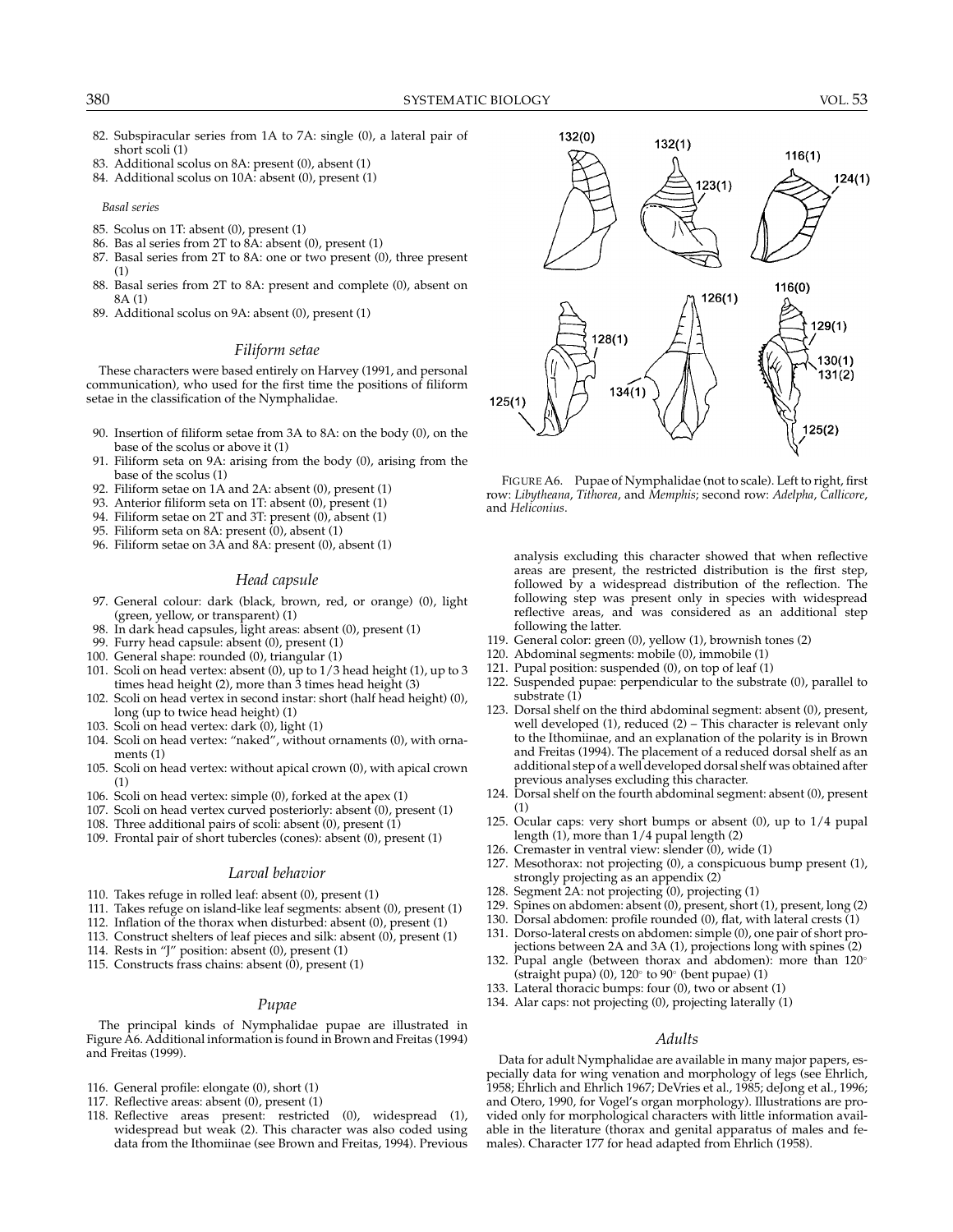*Forewing*

- 135. Ratio between width and length: less than 1.9 (normal wing) (0), equal or more than 1.9 (elongate wing) (1). A general squared wing was considered plesiomorphic, because it is the state present in most outgroup taxa. Wings with the above ratio equal to or higher than 1.9 were considered as elongated.
- 136. Ratio between width and length: more than 1.5 (normal wing) (0), equal to or less than 1.5 (short wing) (1). Following character 135, wings were considered short when the above ratio was equal to or less than 1.5.
- 137. Inflated costal veins: absent (0), present (1)
- 138. Discal cell: closed (0), open (1)
- 139. Discal cell closed, position of recurrent vein: high (over M2) or absent (0), opposite to M2 (1), low (2)
- 140. Short vein at the base of the discal cell: absent (0), present (1)
- 141. Position of M2 in closed discal cell: arising proximal to m1–m2 (0), arising distal to m1–m2 (1)
- 142. Hair tuft on ventral hindwing: absent (0), present (1)
- 143. Ratio between forewing and hindwing length: equal to or more than 0.7 (0), less than 0.7 (1)
- 144. Vein 3A free at base: present (0), absent (1)
- 145. Transverse vein m2–m3: distal to M3 (0), proximal or on M3 (1)
- 146. Vogel's organ: absent (0), present (1)

#### *Hindwing*

- 147. Hairpencil on costal area: absent (0), present (1)
- 148. Hairpencil: simple (0), divided (1)
- 149. Discal cell: closed (0), open (1)
- 150. Discal cell closed: without recurrent vein (0), with recurrent vein (1)
- 151. Precostal cell: absent (0), present (1)
- 152. Humeral vein: single (0), forked (1)
- 153. Humeral vein single: distally curved (0), curved towards base (1)
- 154. Additional vestigial anal vein: absent (0), present (1)
- 155. Angle between 1D and R: open  $(0)$ , acute (less than  $100°$ )  $(1)$
- 156. Angle between 1D and 2D: less than 90◦ (0), more than 90◦ (1)
- 157. Angle between 2D and 3D: open (0), acute (less than 100°) (1)
- 158. Angle between 3D and 4D: acute (0), open (1)
- 159. Vein 4D: present (0), M3 and CU2 arise together, 4D absent (1)
- 160. Dorsal hair tuft on the outer border of discal cell: absent (0), present (1)
- 161. Dorsal hair tuft in the inner part of discal cell: absent (0), present (1)

# *Thorax*

Characters adapted from Scott (1985). Figure A7 illustrates the main characters drawn from the thorax, showing the structures analyzed.



FIGURE A7. Thorax of Nymphalidae. Left to right, first row: *Libytheana*, *Tithorea*, *Bia*, and *Melanitis*; second row: *Morpho*, *Taenaris*, *Doxocopa*, and *Nica*. an = anepisternum; es = episternum; ba = basimerum; em = epimerum;  $hp = hipopteron$ ; eu = eucoxa; me = meron.

- 162. Patagium: reduced (0), conspicuous (1)
- 163. Parapatagium: absent (0), present (1)
- 164. Anepisternum (mesothorax): conspicuous (0), reduced (1), absent  $(2)$
- 165. Secondary externo-pleural groove: reduced (0), conspicuous (1)
- 166. Hypopterum (= pre-episternum): reduced (0), conspicuous (1)

#### *Behaviour and chemistry of adults*

- 167. Attracted to PA sources: absent (0), present (1)
- 168. Main food sources: flowers and enriched sand (0), flowers and fruits (1), fruits and enriched soil but not flowers (2)
- 169. Wing position when feeding: closed wings (0), open wings (1)
- 170. Perches with head down on tree trunks: absent (0), present (1)
- 171. Cyanogenic: absent (0), present (1)
- 172. Flight period: diurnal (0), crepuscular (1)
- 173. Roosting communally: absent (0), present (1)

#### *Head*

- 174. Scaled antennae: present (0), absent (1)
- 175. Ratio between antennae and body (abdomen excluded): less than 1.3 (0), between 1.3 and 1.9 (1), equal to or more than 2 (2). The limits of the clusters in this character and the following are mostly subjective. They show the relative size of the antennae, defining a route leading to long antennae in character 175, and a route to short antennae in 176. In both characters, the abdomen was excluded because its total length can show more alterations than the thorax.
- 176. Ratio between antennae and body (abdomen excluded): more than  $1.0$  (0), equal to or less than  $1.0$  (1)
- 177. Cranial extensor of proboscis: absent (0), present (1)

#### *Legs*

- 178. Prothoracic legs in females: with five tarsi (0), four tarsi or less (1)
- 179. Tarsi of prothoracic legs of females: elongate and developed (0), strongly reduced (1)
- 180. Prothoracic legs in males: tibia equal to or longer than half of femur (0), tibia shorter than femur (1)
- 181. Prothoracic legs in males: tarsi equal to or longer than half of femur (0), tarsi shorter than half of tibia (1), tarsi shorter than 1/4 of tibia (2)
- 182. Prolegs: strongly reduced in males, not in females (0), strongly reduced in both sexes (1)

### *Abdomen*

Data on the hypandrium are presented in Figure A8. (Figure A15 shows a single character of female genitalia.) Additional data for characters in Jenkins (1990) and references therein, Emsley (1965) and Pierre (1986).



FIGURE A8. Hypandrium of Nymphalidae (Biblidinae). Top left *Dynamine*, lower left *Cybdelis*; next three (left to right): *Biblis*, *Catonephele*, and *Temenis*.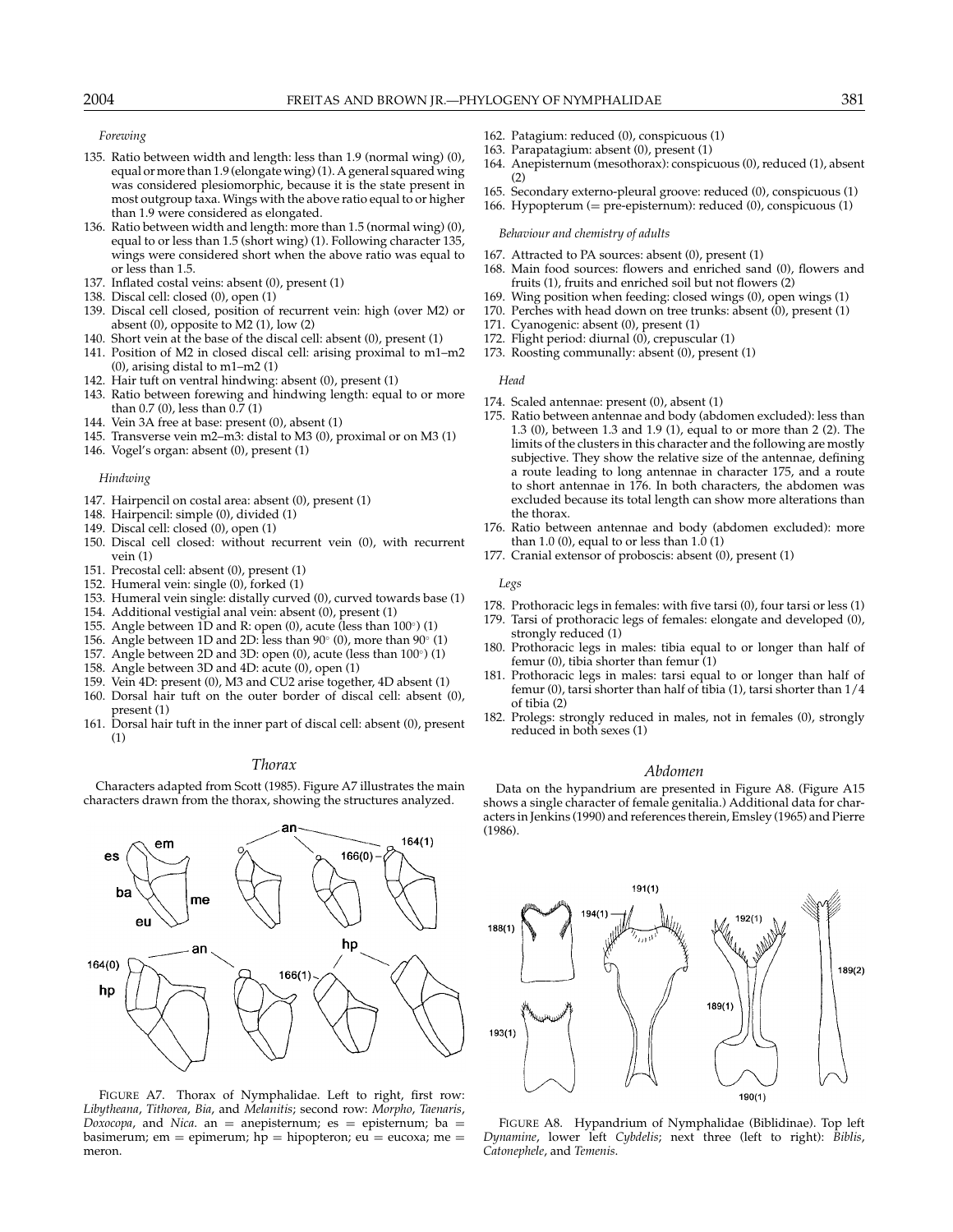

FIGURE A9. Penis of Nymphalidae. Left to right: *Hypoleria* (Ithomiinae, similar to*Heterosais*),*Colobura*,*Haetera*,*Dryadula* (Heliconiini), and *Cybdelis*.

- 183. Ratio between abdomen and total body length in males: less than 0.5 (0), 0.5 to 0.7 (1), more than 0.7 (2)
- 184. Abdominal hair tufts in males: absent (0), present (1), with a dorsal diverticulum (2)
- 185. "Gland sous-papillaire" in females: not sclerotized (0), strongly sclerotized (1)
- 186. Eversible dorsal glands in segments 7A and 8A in females: absent (0), present (1)
- 187. Hypandrium: absent (0), present (1)
- 188. Hypandrium: normal or elongate (0), short, ratio between length/width equal to or less than 1.5 (1)
- 189. Hypandrium: normal or short (0), elongate, length more than twice the width (1), very long, length more than four times the width (2)
- 190. Base of the hypandrium: same size as the terminal region (0), wide (1)
- 191. Terminal region of the hypandrium: same size as base (0), wide (1)
- 192. Distal portion of hypandrium: not cleft (0), strongly cleft (1)
- 193. Distal portion of hypandrium: lateral arms short or absent (0), lateral arms opening like a horseshoe (1)
- 194. Spines on hypandrium: present (0), absent (1)
- 195. Abdominal processes in females: absent (0), present (1)
- 196. Androconial lateral hair tufts on male genitalia: absent (0), present (1)

# *Male genitalia*

Morphological characters of male genitalia are presented in Figures A9 (penis), A10, A11 (uncus, gnathos and tegumen), A12 (saccus), and A13 (valva).



FIGURE A10. Dorsal view of the uncus of some Nymphalidae. Left to right, first row:*Caerois*,*Haetera*, *Pareuptychia*, and *Pseudoscada*; second row: *Anartia*, *Hypanartia*, *Tegosa*, and *Nica*.



FIGURE A11. Lateral view of the uncus of some Nymphalidae (showing also the tegumen and gnathos). Left to right, first row: *Marpesia*, *Adelpha*, and *Dynastor*; second row: *Antirrhea*, *Dynamine*, and *Biblis*.







FIGURE A13. Lateral view of the valva of some Nymphalidae. Left to right, top row (external view): *Eteona*, *Eryphanis*, *Consul*, *Smyrna*; middle row (external view): *Diaethria*, *Hypanartia*, *Junonia*, *Euptoieta*; bottom row (internal view): *Haetera*, *Colobura*, *Adelpha*, *Caerois*.